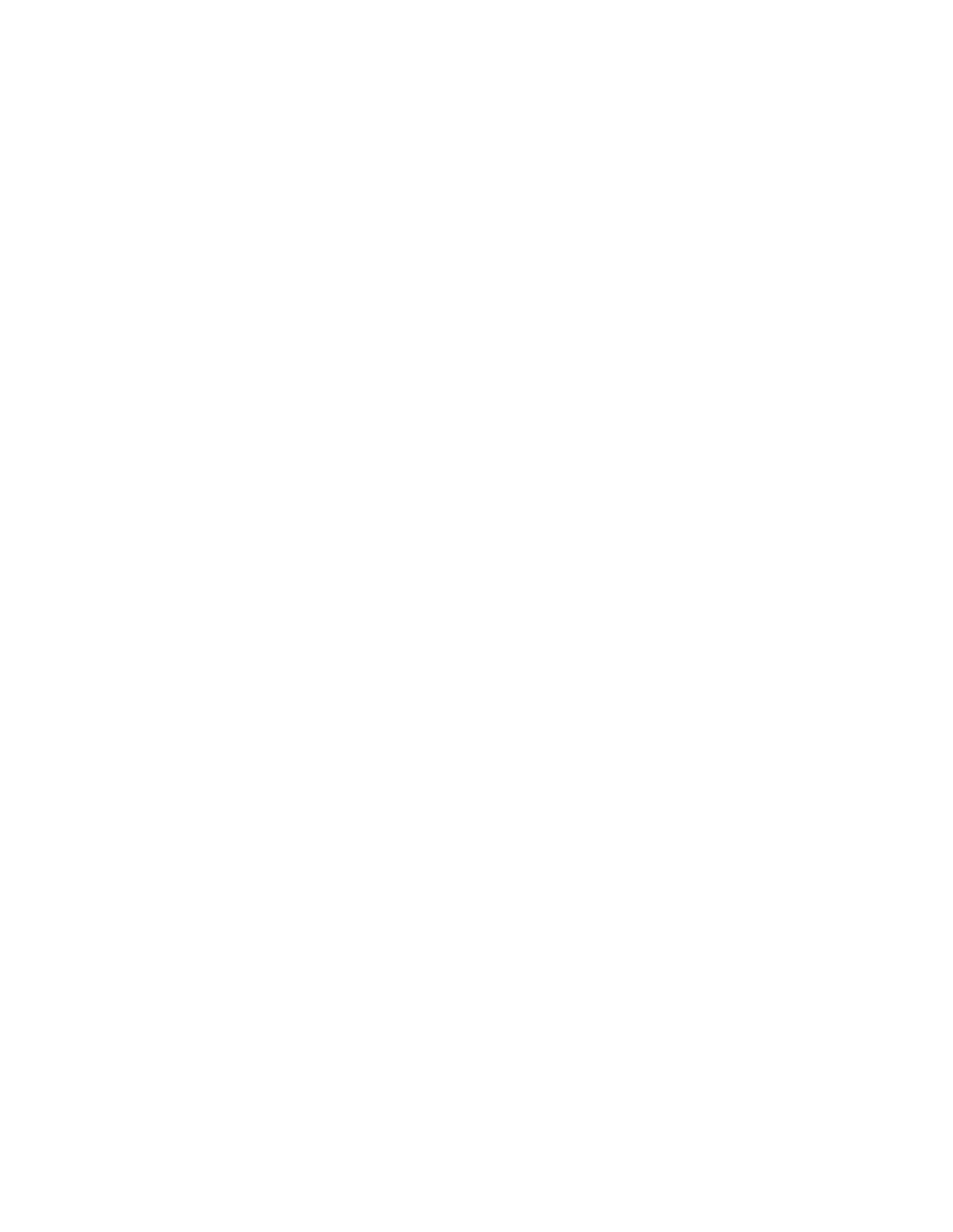## **CONTENTS**

#### **Introduction**

#### **1 Role and Responsibilities**

| Responsibilities  |  |
|-------------------|--|
| Key Relationships |  |
| Training          |  |

### 2 Working With Clubs

| Vibrant Clubs                     |  |
|-----------------------------------|--|
| Goals                             |  |
| Supporting Clubs                  |  |
| Clubs Requiring Special Attention |  |
| Governor's Visit                  |  |
| Concluding the Year               |  |

#### **3 Resources**

| District Resources |  |
|--------------------|--|
| Rotary Resources   |  |

#### **Appendixes**

| 1. Rotary Training Events                                 | 15.  |
|-----------------------------------------------------------|------|
| 2. Sample Club Committee Structure                        | - 17 |
| 3. District Team Training Seminar Discussion Questions 19 |      |

This is the 2016 edition of Lead Your District: Assistant Governor. It is intended for assistant governors holding office in 2017-18, 2018-19, and 2019-20. The information in this publication is based on Rotary's constitution and policy documents. Changes to Rotary's constitution and policy documents override policy as stated in this publication.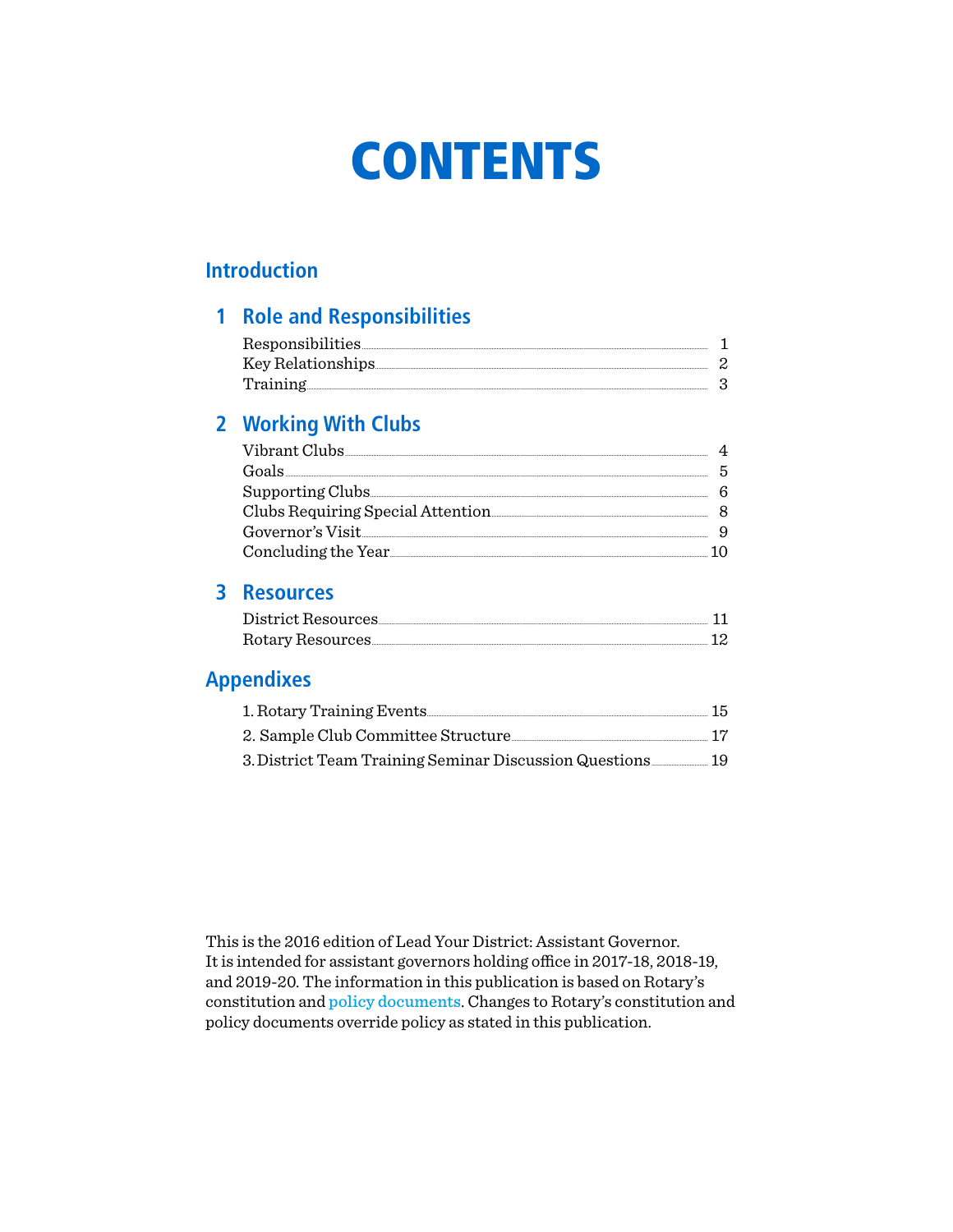## INTRODUCTION

Congratulations on your appointment as an assistant governor. This manual explains your responsibilities and discusses how you can support and strengthen clubs in your area. Be sure to bring it with you to the district team training seminar, where you'll use it as a reference. Review the discussion questions in appendix 3 before attending this event.

### COMMENTS?

If you have questions or comments about this manual, please contact:

Learning and Development Email: [learn@rotary.org](mailto:learn%40rotary.org?subject=) Phone: +1-847-866-3000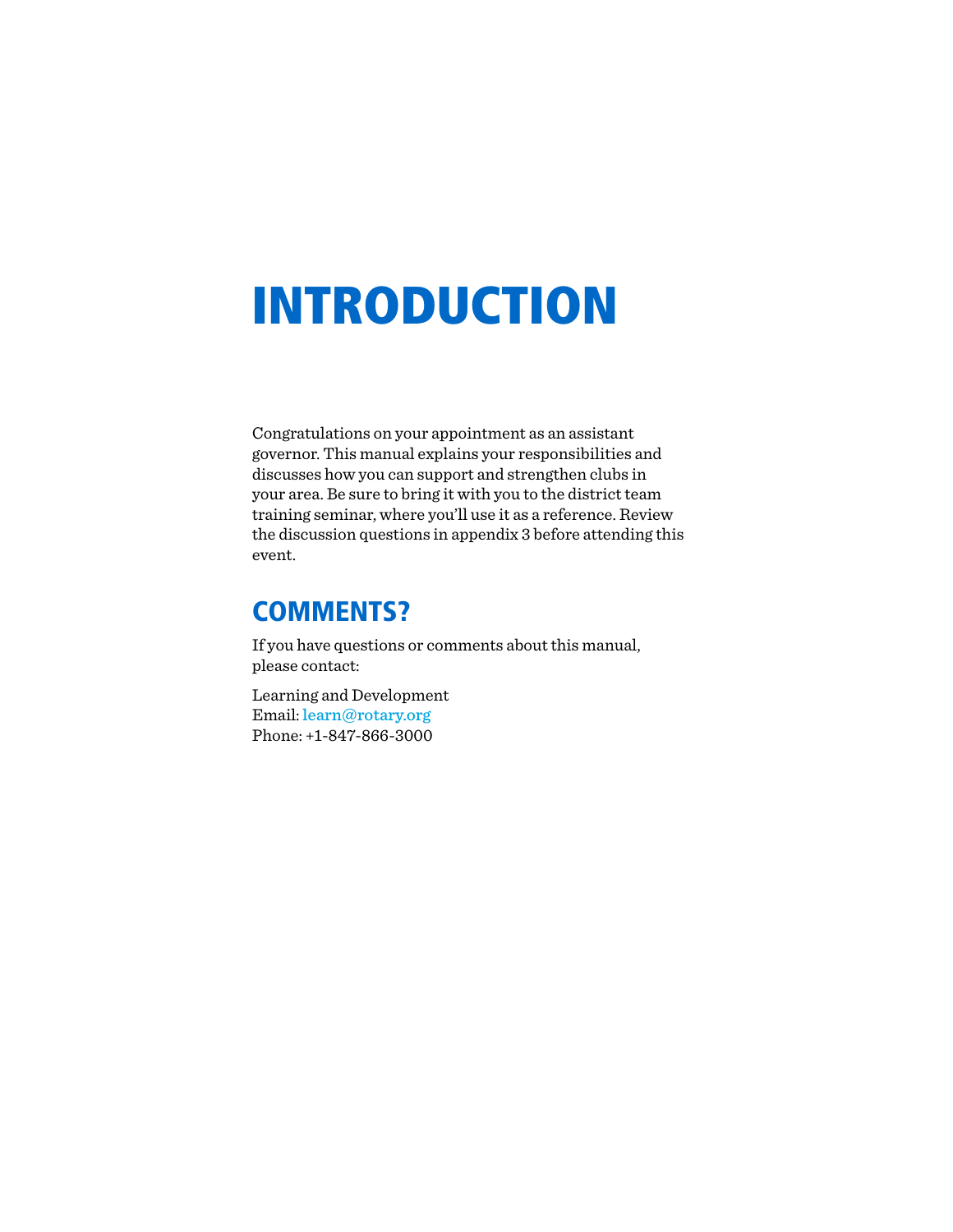

## ROLE AND RESPONSIBILITIES

Your primary role as an assistant governor is to help your assigned Rotary clubs become more effective by assisting the district governor with their administration.

## RESPONSIBILITIES

Your responsibilities to the governor and your assigned clubs include:

- Help develop district goals.
- Coordinate the governor's visits with clubs.
- Communicate clubs' strengths, weaknesses, and progress toward goals to the governor.
- Join in district events and activities.
- Participate in the district team training seminar.
- Attend the presidents-elect training seminar and district training assembly.
- Identify and develop future leaders.
- Brief the incoming assistant governor on the status of clubs.
- Check in regularly with clubs.
- Help presidents-elect to develop goals, enter them into Rotary Club Central, and achieve those goals.
- Attend club meetings, club assemblies, and other events as invited.
- Offer the district leadership team specific ideas for supporting clubs.
- Promote attendance at the district conference and other district meetings.

Rotary

International does not provide funding for assistant governors' activities. Check with your district to find out whether you will have a budget.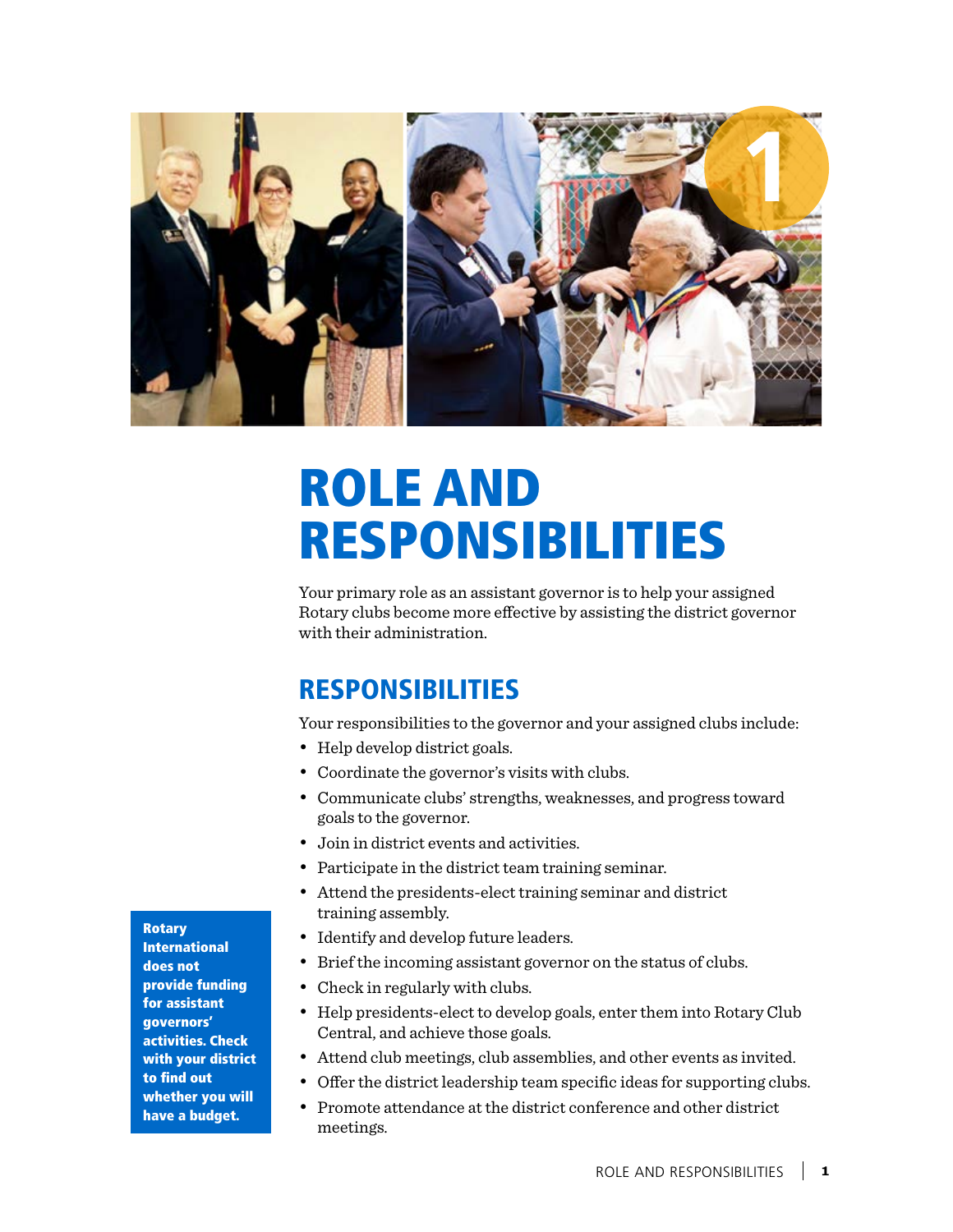#### SUGGESTED TIMELINE FOR ASSISTANT GOVERNOR

| <b>Preparation</b>    |                                                                                                                                                                                                                                                                                                                                                                                    |
|-----------------------|------------------------------------------------------------------------------------------------------------------------------------------------------------------------------------------------------------------------------------------------------------------------------------------------------------------------------------------------------------------------------------|
| February-March        | Review club constitutions and Lead Your Club: President.<br>٠<br>• Attend the district team training seminar.<br>Discuss the district's goals with the governor-elect.<br>Meet with the presidents-elect of your assigned clubs at PETS.<br>٠<br>Advise the governor-elect on district committee selections.<br>$\bullet$                                                          |
| April-June            | Meet with club leadership teams at the district training assembly.<br>$\bullet$<br>Meet with the outgoing assistant governor to discuss what you can<br>٠<br>expect when working with club leaders.<br>Schedule visits to your assigned clubs for the year.<br>$\bullet$<br>Review clubs' goals in Rotary Club Central and check in with your<br>٠<br>district governor by 1 July. |
| <b>Year in office</b> |                                                                                                                                                                                                                                                                                                                                                                                    |
| July-August           | Begin your club visits.<br>Help club leaders plan for the governor's visit.<br>٠                                                                                                                                                                                                                                                                                                   |
| December              | Remind club leaders that updated membership lists and club<br>$\bullet$<br>invoices are due to RI on 1 January. They can submit both on<br>My Rotary.                                                                                                                                                                                                                              |
| January               | • Remind club leaders to report incoming club officers on My Rotary<br>by 1 February.                                                                                                                                                                                                                                                                                              |
| May                   | • Add club ratings and comments in the Rate Clubs section of Rotary<br>Club Central by 15 May.<br>Meet with the incoming assistant governor.                                                                                                                                                                                                                                       |
| June                  | Remind club leaders that semian nual dues and updated<br>$\bullet$<br>membership lists are due to RI on 1 July.                                                                                                                                                                                                                                                                    |

## KEY RELATIONSHIPS

Of all the district leaders, assistant governors generally have the most frequent contact with clubs, relaying information between the club, district, and Rotary International. Communication is essential to working with club and district leaders. Your key contacts include:

| <b>District leaders</b>                                                                                                                                                  | <b>Club leaders</b>                                                                                     |
|--------------------------------------------------------------------------------------------------------------------------------------------------------------------------|---------------------------------------------------------------------------------------------------------|
| Governor<br>Governor-elect<br>Governor-nominee<br>Committee chairs<br>Other assistant governors<br>Executive secretaries, where<br>applicable<br>Past district governors | Presidents<br>Secretaries<br><b>Executive secretaries</b><br>Treasurers<br>Committee chairs<br>Trainers |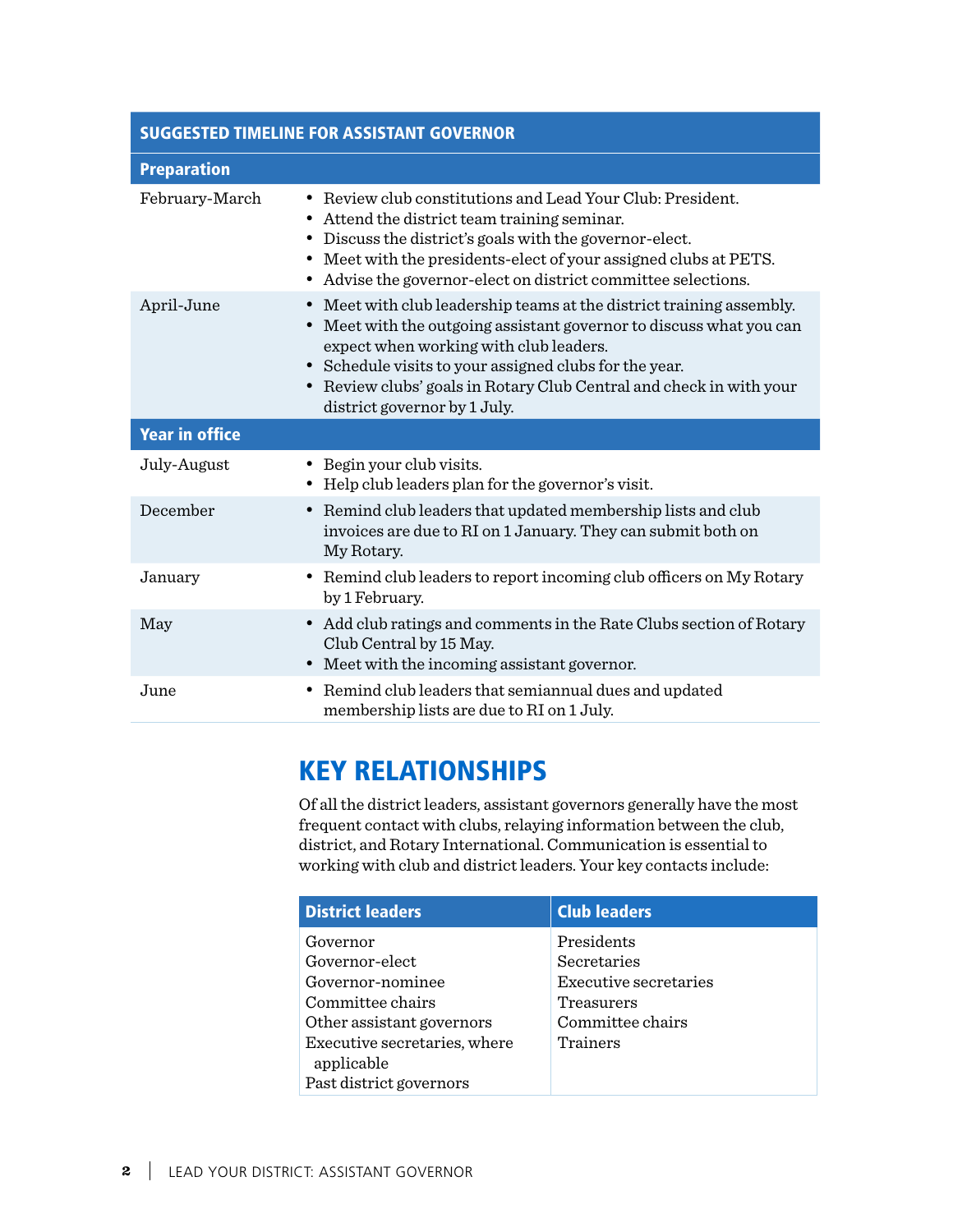Discuss your district's communication plan with these leaders to make sure everyone shares information effectively. Your plan should include how and when you communicate with clubs, the district governor, your fellow assistant governors, and district committee members.

## TRAINING

In addition to the district team training seminar, which will help prepare you for your role as assistant governor, you are expected to attend other district training events. These meetings expand clubs' knowledge about Rotary and help them become more effective. Appendix 1: Rotary Training Events has more information about each seminar's purpose and intended audience. As you work with your assigned clubs, be sure to promote attendance and participation in these district meetings.

You also can coordinate training events for your assigned clubs as needed, using the district committees as resources. For example, if a club wants to learn more about The Rotary Foundation, you can ask a member of the district Rotary Foundation committee to help the club develop a training curriculum, or to talk about the Foundation at a club meeting.

Encourage all your assigned clubs to appoint a club trainer if they don't already have one. A club trainer can facilitate training for prospective, new, and experienced members, addressing topics such as Rotary's programs, online tools, and service opportunities.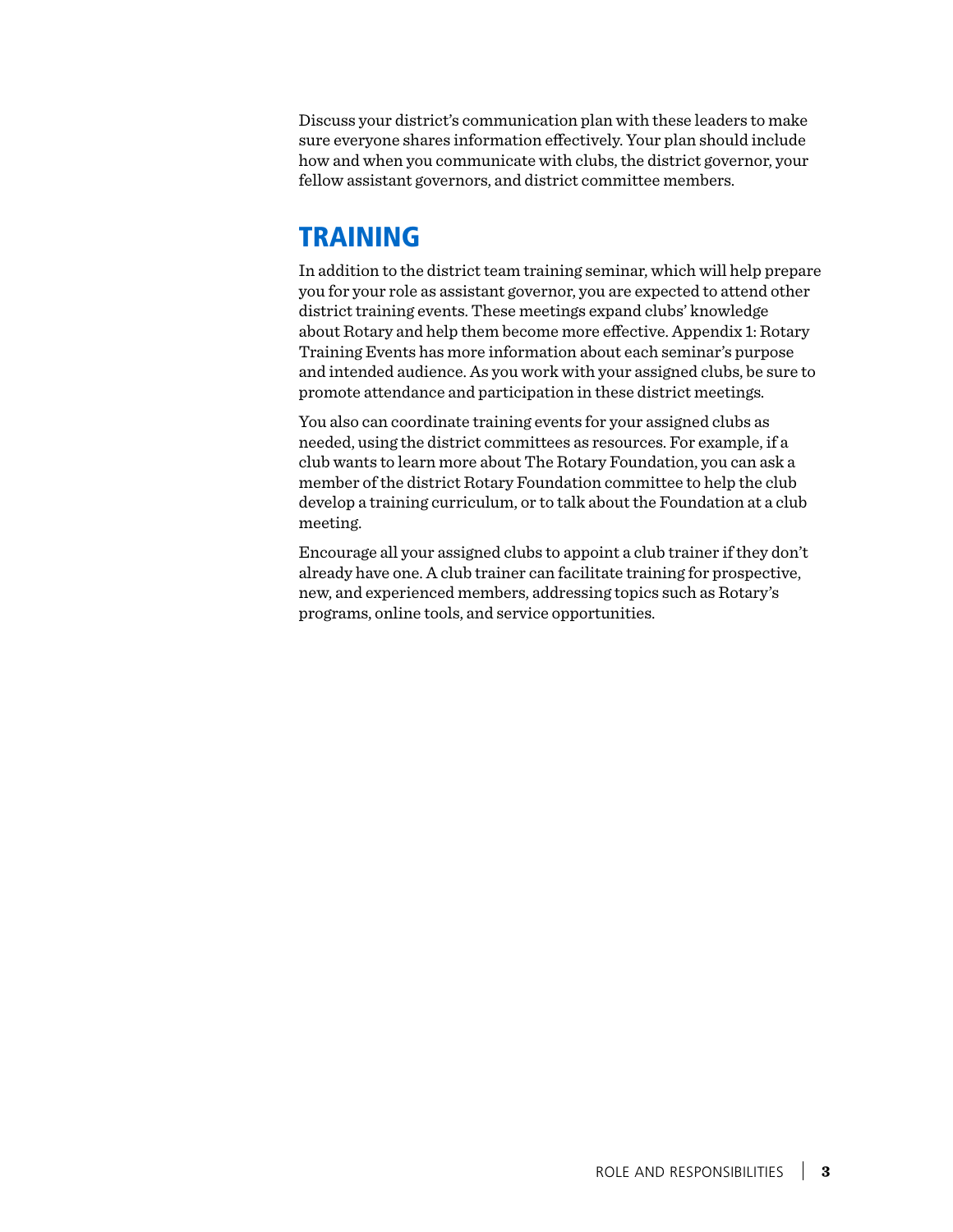

## WORKING WITH **CLUBS**

You are the key support person for your assigned clubs. Be available to the club presidents, and offer ideas and guidance throughout the year. Make sure they know that you are there to help them achieve their goals.

## VIBRANT CLUBS

Rotary clubs often benefit from examining their practices and traditions to determine what is working well and what is not. Start with the Rotary [Club Health Check](https://www.rotary.org/myrotary/en/document/rotary-club-health-check) to identify areas for improvement. Encourage clubs to evaluate themselves regularly using [Membership Assessment Tools](https://www.rotary.org/myrotary/en/document/membership-assessment-tools), and to think of innovative ways to become more [vibrant](https://www.rotary.org/myrotary/en/learning-reference/learn-topic/membership). Offer them best practices for strong clubs, such as:

- Develop long-term goals that address the elements of an effective club.
- Set annual goals that support these long-term goals.
- Hold club assemblies to keep members informed and involved.
- Promote regular communication among club leaders, club members, and district leaders.
- Ensure continuity in leadership and service projects from year to year.
- Customize club bylaws to reflect club practices.
- Provide opportunities for members to develop stronger relationships with one another.
- Ensure that every member is active in a club project or function.

The [Strategic](http://www.rotary.org/RIdocuments/en_doc/strategic_planning_guide_en.doc)  [Planning Guide](http://www.rotary.org/RIdocuments/en_doc/strategic_planning_guide_en.doc) helps clubs create a vision and set long-term and annual goals.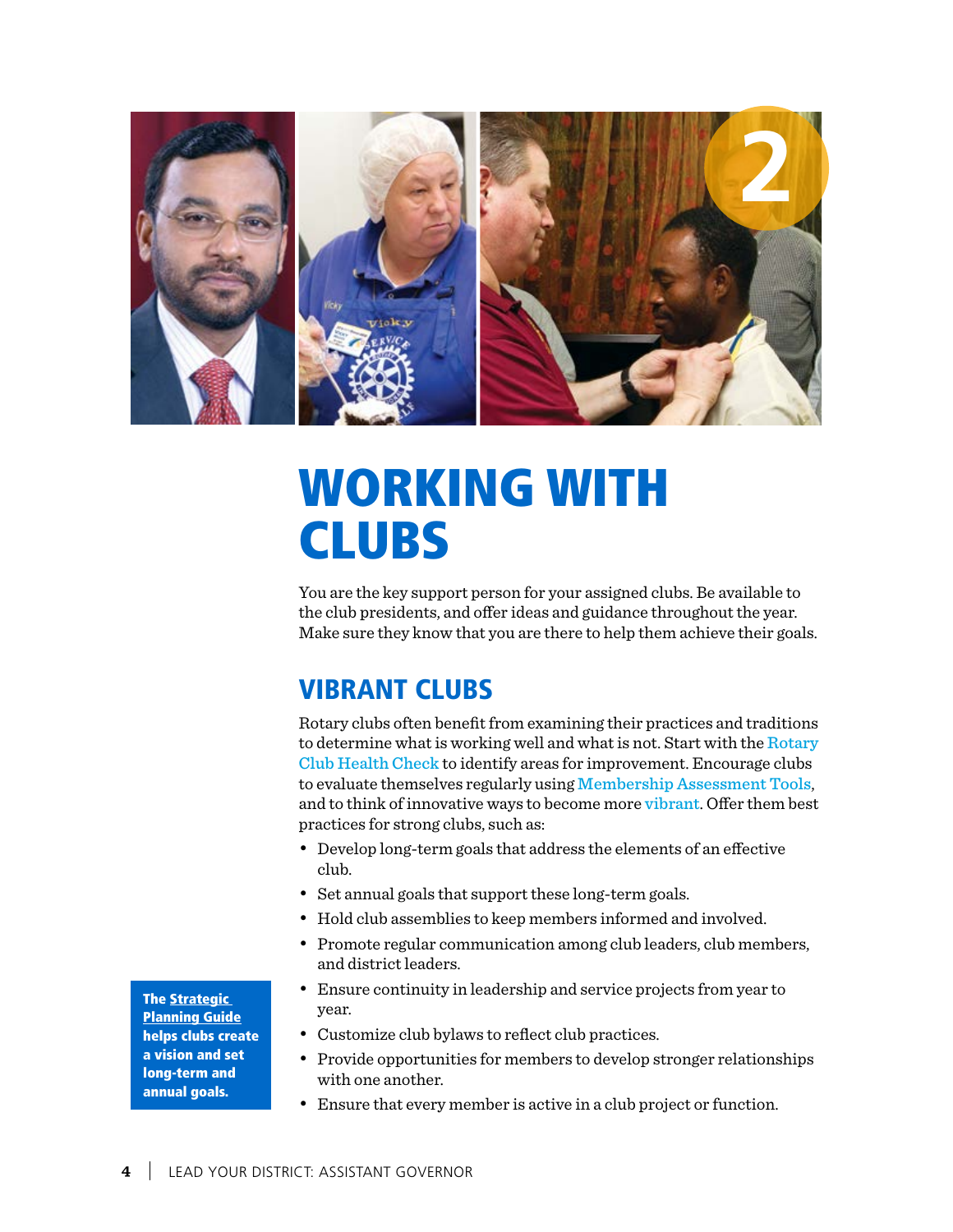- Offer regular, consistent training.
- Assign committees that support club needs.
- Participate in the [Presidential Citation](https://www.rotary.org/myrotary/en/news-media/office-president/presidential-citation) program.

Encourage club leaders to be flexible and try new ideas. Suggest that they evaluate club practices and work with incoming and past leaders to customize a leadership plan that works best for their club. Above all, help your clubs create a culture that welcomes new members and keeps current members coming back.

## GOALS

To develop district goals, work with your governor-elect and other members of the district leadership team, using the District Planning [Guide](https://www.rotary.org/myrotary/en/document/district-planning-guide) as a resource. Although club and district goals may differ, they should complement each other.

Club goals should align with [Rotary's strategic plan](https://www.rotary.org/myrotary/en/learning-reference/about-rotary/strategic-plan) and the [Presidential Citation](https://www.rotary.org/myrotary/en/news-media/office-president/presidential-citation), and should be set in [Rotary Club Central](http://www.rotary.org/clubcentral). Clubs can earn the Presidential Citation by achieving specific goals, defined by the RI president, that strengthen clubs and Rotary as a whole. Rotary Club Central is a one-stop shop for managing and tracking a club's goals. It provides information about club membership, service, public relations, and fundraising trends. Encourage clubs to use these figures in setting goals and to enter their goals into this tool, which will allow incoming club leaders to review their club's history and district leaders to track their progress. Rotary Club Central fosters continuity of leadership, promotes transparency, and saves paper. Learn more in the Rotary Club Central Resources course in the [Learning Center](https://www.rotary.org/myrotary/en/document/learning-center-course-catalog).

Goal setting is crucial to a successful Rotary year because it provides a plan of action. A basic goal-setting process includes:

#### **1. Analyzing clubs' strengths and weaknesses**

Before the presidents-elect training seminar (PETS), meet with club presidents-elect to examine past club trends and current practices, and to consider goals. Suggest goals that can improve club operations.

#### **2. Developing goals**

Goals should be shared, measurable, challenging, achievable, and time specific. Work with club leaders to establish goals that will help their clubs function effectively, and that will involve a variety of activities to engage all members. During PETS, work with club presidentselect to draft these goals. See that club presidents enter the goals into Rotary Club Central by 1 July.

#### **3. Action planning**

Once a club develops its goals, be sure it has an action plan to achieve them.

Once you create a **[My Rotary](https://www.rotary.org/myrotary/en) account** and your district governor assigns you a club group, you can view your assigned clubs' information and enter goals on their behalf in Rotary Club Central.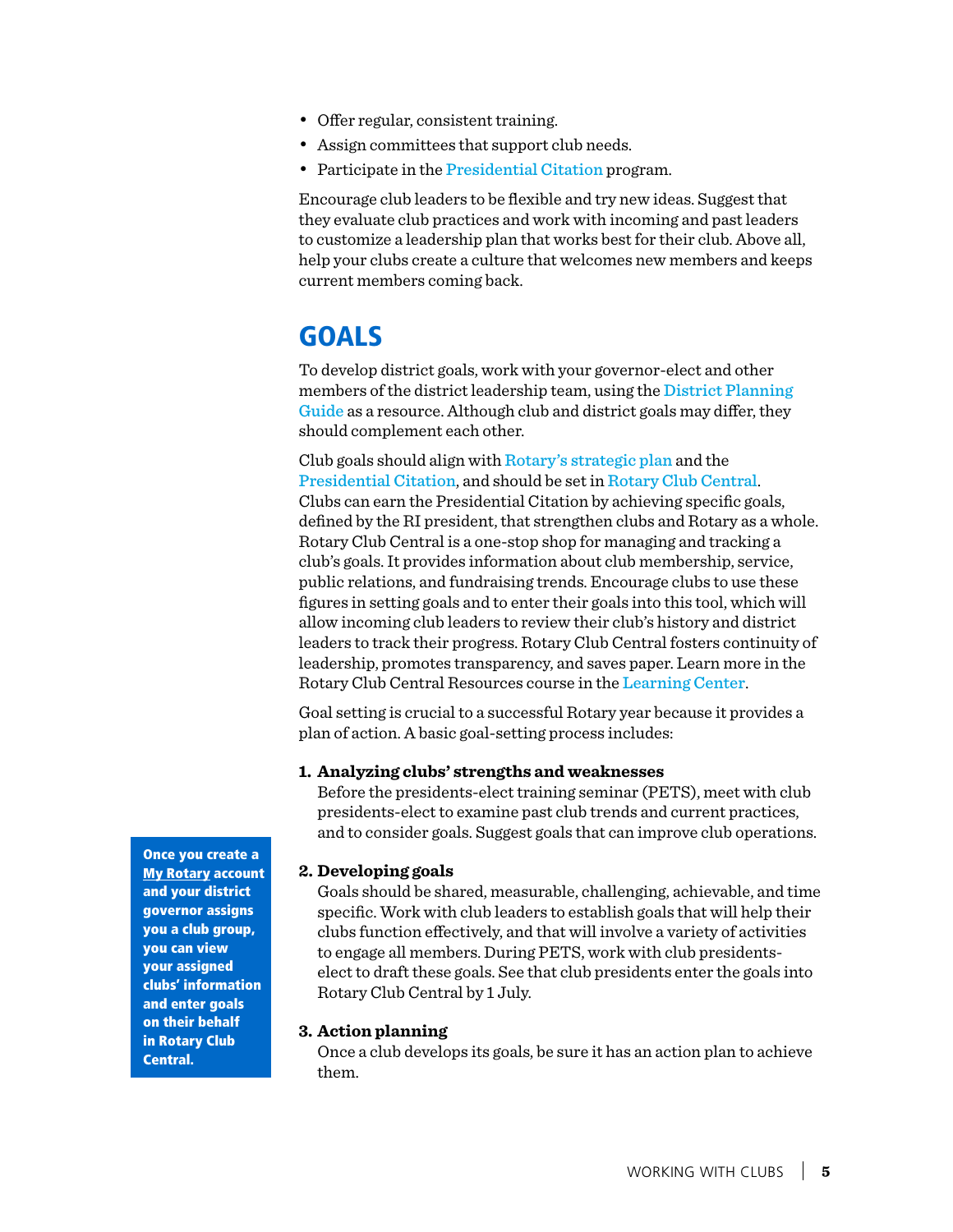#### **4. Evaluating progress**

Encourage club presidents to keep their goals current and to track their progress in Rotary Club Central so you can review this information before visiting. During your visits, discuss the club's progress with the board.

### SUPPORTING CLUBS

You're an important resource for your assigned clubs. Because you interact with a variety of clubs, you can observe a wide range of approaches to common issues, and you can share insights that can help clubs meet their goals and overcome challenges.

Understanding each club's needs and strengths is crucial to providing helpful guidance. To support clubs:

- Be available and approachable.
- Give special attention to weak clubs.
- Tailor your support to individual clubs.
- Connect clubs that excel in a particular area with clubs that are struggling.
- Monitor clubs' progress toward their goals in Rotary Club Central.

#### **Sharing information**

Clear communication is vital to any organization, including Rotary. As the liaison between club and district leaders, you should share information about clubs' strengths and weaknesses with the district governor, governor-elect, appropriate district committees, and most important, the person who will succeed you as assistant governor. These discussions will promote continuity, improve the management of ongoing challenges, and allow appointees to become familiar with clubs before they take office.

You also can act as a liaison among Rotary clubs. Your regular contact with clubs will allow you to observe their progress, share their successes, and encourage cooperation.

The governor may ask you to discuss the following items with your assigned clubs:

- Paying the RI club invoice, and district and club dues
- Updating member lists and club information on My Rotary
- Viewing data from reports
- Submitting new club officer information to RI by 1 February for inclusion in the Official Directory
- Earning Rotary awards
- Attending the district conference, district training assembly, PETS, and other district events

Talk to your district membership chair about the individual qualities of your assigned clubs. This information will help the chair determine which club might be the best fit for prospective members.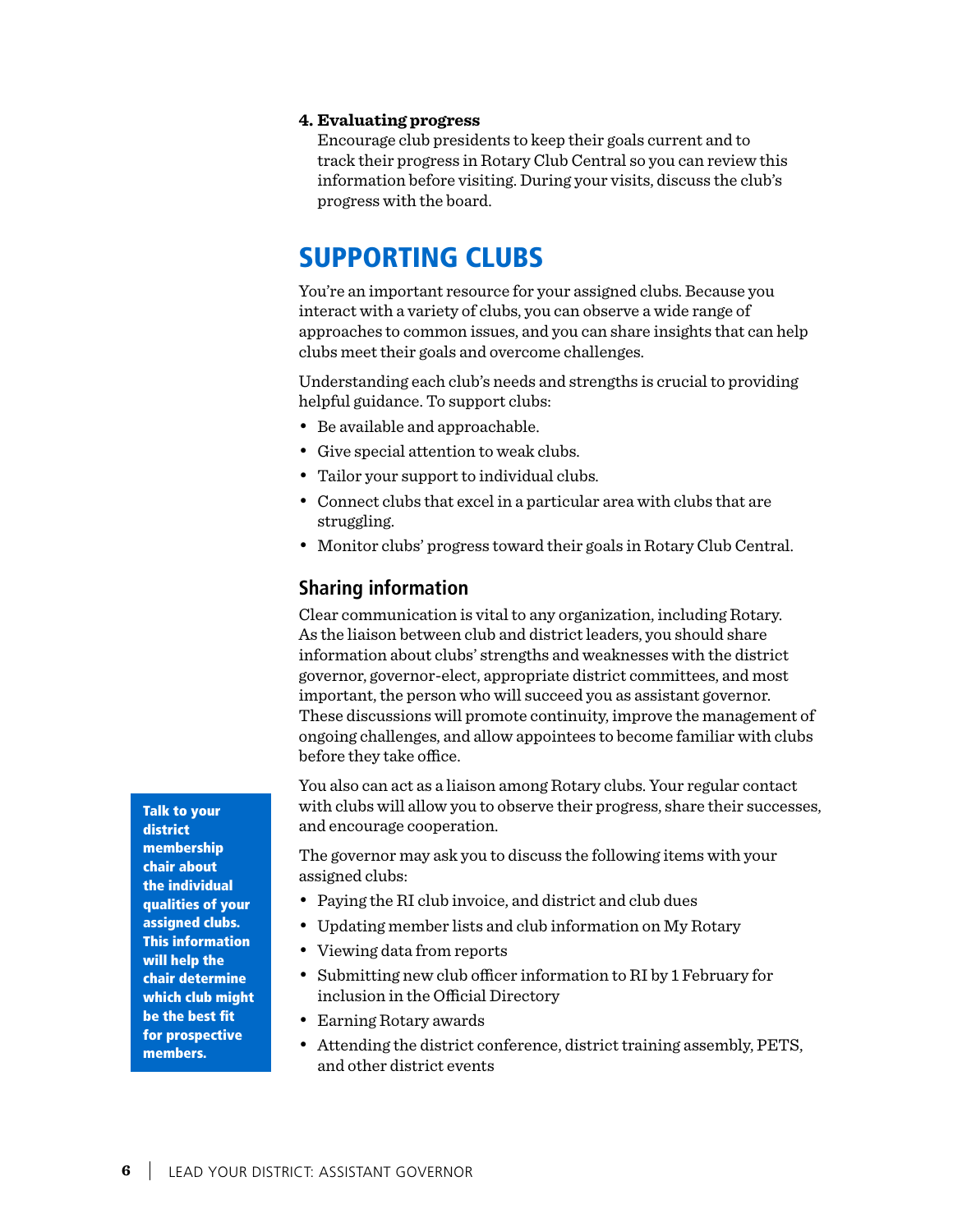Encourage your clubs to subscribe to [Rotary Leader](http://www.rotaryleader-en.org/).

When club leaders create an account on [My Rotary](https://www.rotary.org/myrotary/en) and become familiar with its features, your job will be easier. They can use it to update membership lists, change contact information, pay club invoices, and enter annual goals.

#### **Visiting clubs**

Visit each club regularly — quarterly if possible. If face-to-face meetings aren't feasible, hold an online meeting or conference call. During your discussions:

- Provide the club with information about RI and district resources.
- Inquire about the club's progress toward its goals.
- Ask about membership, service projects, support of the Foundation, important club functions, and club morale.
- Discuss the club's strengths and how it can apply those skills to other areas.
- Suggest practical solutions to club problems.
- Schedule the governor's visit, if requested.

#### **Using the Rate Clubs tool**

Rate Clubs is a feature in Rotary Club Central that allows you to report clubs' practices, accomplishments, and weaknesses, and helps you track which clubs the governor has visited.

You and the governor should use this tool to leave comments about a club after each visit. You can comment on and view ratings for your assigned clubs only; the governor and governor-elect can do so for all clubs in the district. These ratings and comments will serve as a reference for you and your district governor. Clubs will not be able to view them.

#### **Attending club assemblies**

Rotary clubs are encouraged to hold four to six club assemblies a year. These meetings give all members a chance to discuss activities and ideas for the future. An assembly is typically held during the governor's visit, and you are expected to be present. Talk to club leaders about which of the other assemblies you'll attend and what your role will be.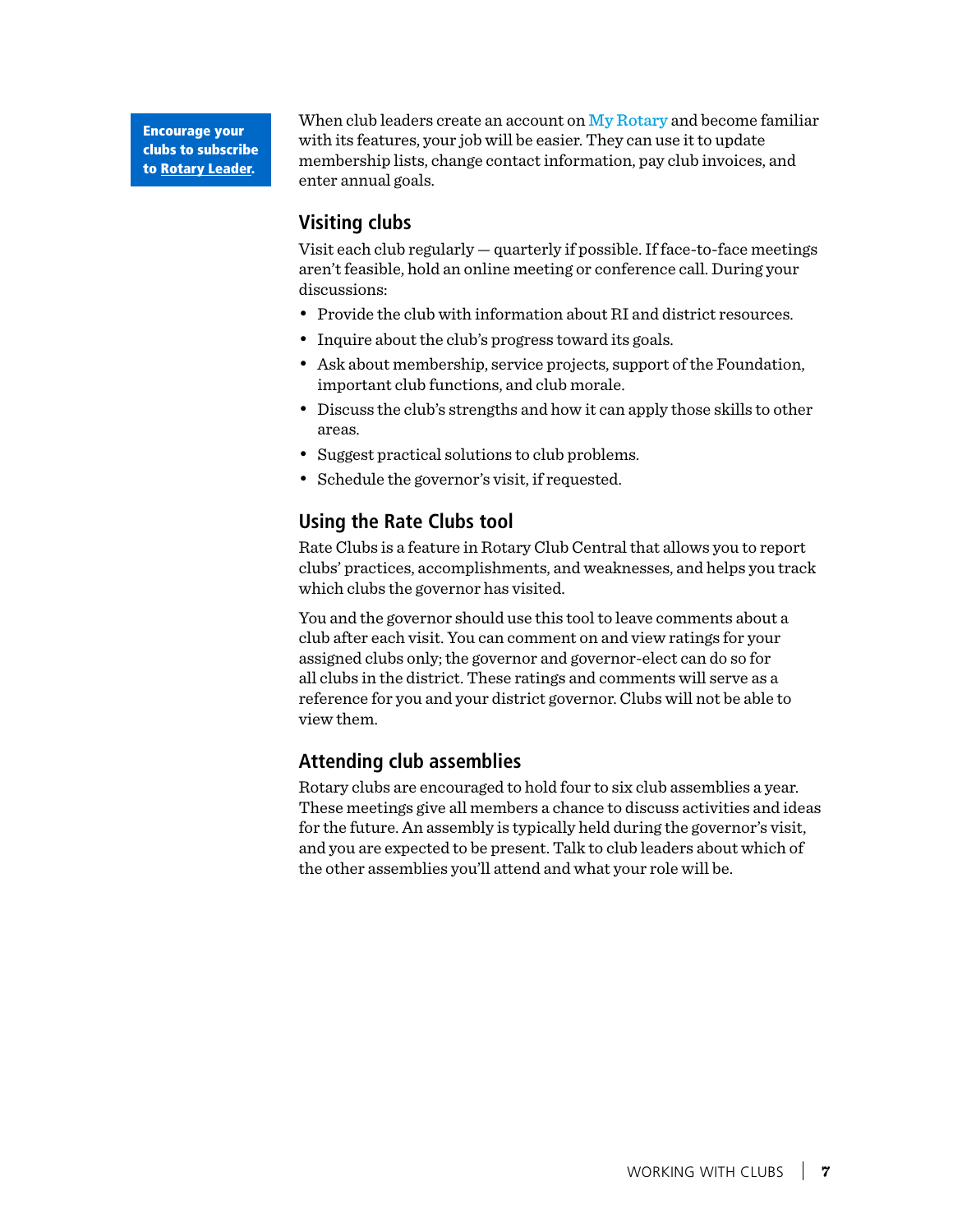Encourage club leaders to name [their successors](https://www.rotary.org/myrotary/en/document/how-add-club-officer) on My Rotary so district leaders can contact them about club business.

## CLUBS REQUIRING SPECIAL ATTENTION

A few clubs may need special attention from you and other district leaders. These clubs generally have difficulty meeting membership, financial, or other minimum standards established by the RI Board of Directors.

#### **Minimum standards for Rotary clubs**

To ensure that clubs are functioning effectively, the RI Board has adopted these minimum standards for every Rotary club:

- Meets regularly
- Implements service projects that address the needs of the local community and communities in other countries
- Accepts the visit of the assistant governor, governor, or any officer of Rotary International
- Pays per capita dues to RI
- Subscribes to a Rotary World Magazine Press publication
- Maintains liability insurance appropriate for the region (United States only)
- Acts in a manner consistent with the RI Constitution and Bylaws and Rotary Code of Policies
- Pays RI membership and district dues without outside assistance
- Provides accurate membership lists to RI in a timely manner
- Resolves club disputes amicably
- Maintains cooperative relations with the district
- Cooperates with RI by not initiating or maintaining litigation against Rotary International, The Rotary Foundation, the associate foundations, and the international offices of the Secretariat
- Follows and completes the election review process established in the RI Bylaws

Work with your clubs to make sure they exceed the minimum standards. Much of the information used to determine a club's compliance comes from the Rate Clubs section in Rotary Club Central.

Of all district leaders, assistant governors often have the most direct contact with clubs, so your district will rely on you to help those that are struggling. If one of your assigned clubs needs special attention, consider:

- Visiting the club more frequently
- Increasing communication with the club
- Pairing the club with a stronger club in the district
- Contacting the appropriate district committee for additional support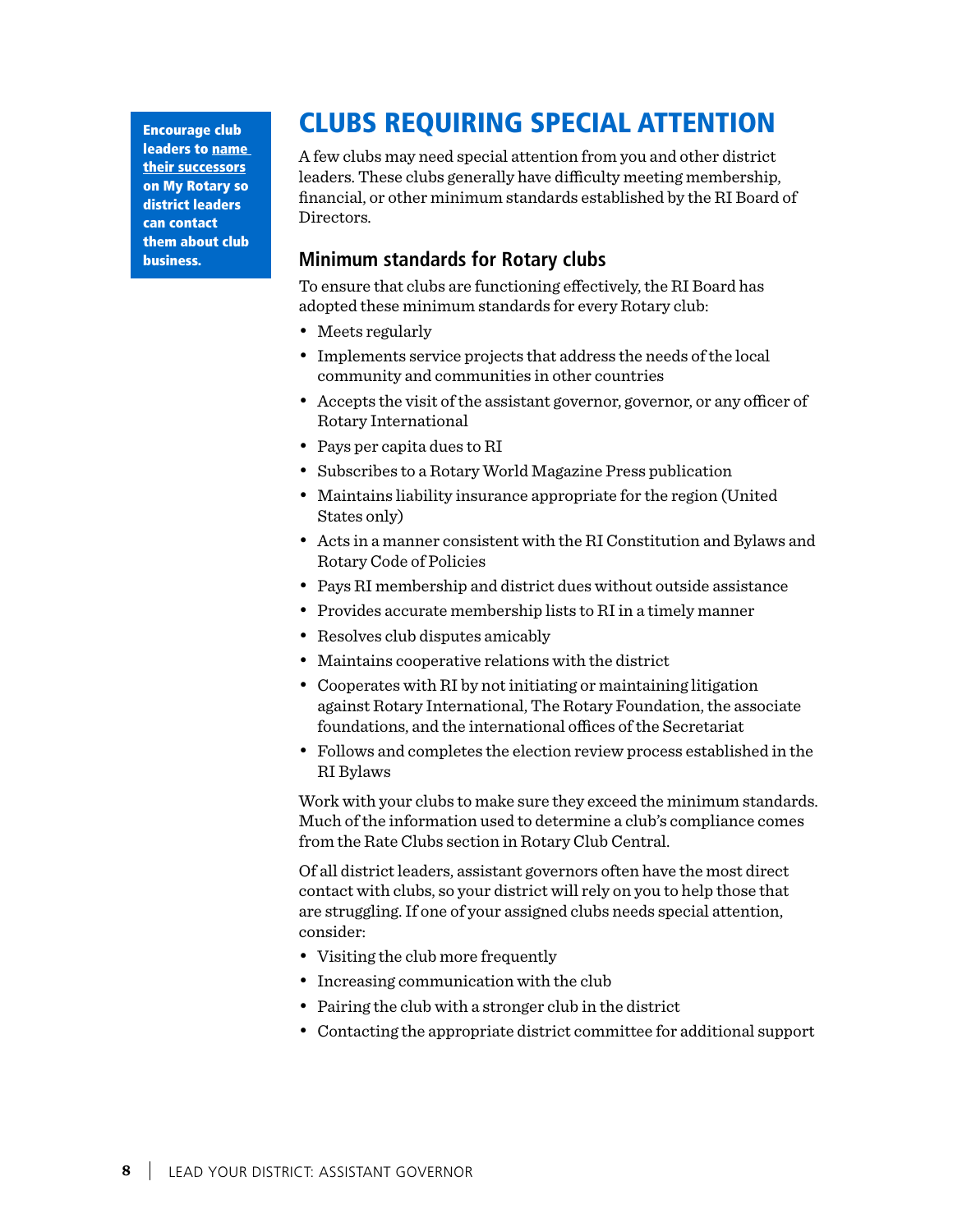#### **Unpaid per capita dues**

Four months after the 1 January and 1 July deadlines, clubs with unpaid per capita RI dues totaling more than \$250 are terminated. As an assistant governor, you can work with your clubs to help them avoid termination, and to help terminated clubs get reinstated.

#### **Reinstatement**

Reinstatement is allowed as follows:

- Within 150 days of termination, the club must pay all financial obligations to RI and a \$30/member reinstatement fee.
- More than 150 days after termination, the club loses its charter and is not eligible for reinstatement.

If a club can't comply with the minimum standards, it can consolidate with a nearby club or voluntarily terminate its membership in RI. Clubs should consider this option only when all other efforts have failed.

## GOVERNOR'S VISIT

One of your main responsibilities is to help clubs prepare for the governor's visit. The governor visits each club in the district once during the year and pays extra attention to those that are struggling. The governor may attend an individual club's meeting or go to a multiclub event. The visit is a key responsibility of the governor and an important occasion for each club.

During the visit, the governor should:

- Motivate club members to participate in club and district activities and service projects
- Recognize outstanding club projects and the work of individual Rotarians
- Discuss pressing club matters with club leaders
- Highlight important Rotary initiatives

#### **Scheduling the visit**

When you help schedule the governor's visit to each of your assigned clubs, consider the following suggestions:

- Arrange for the visit to coincide with an important club event, such as a charter night, new member celebration or orientation program, award presentation, Rotary Foundation event, or intercity meeting.
- Schedule visits to new or struggling clubs, and to others that require special attention, early in the Rotary year.
- Factor in geography and travel times.
- Ensure that all logistical arrangements are in place for the governor and governor's spouse, if requested.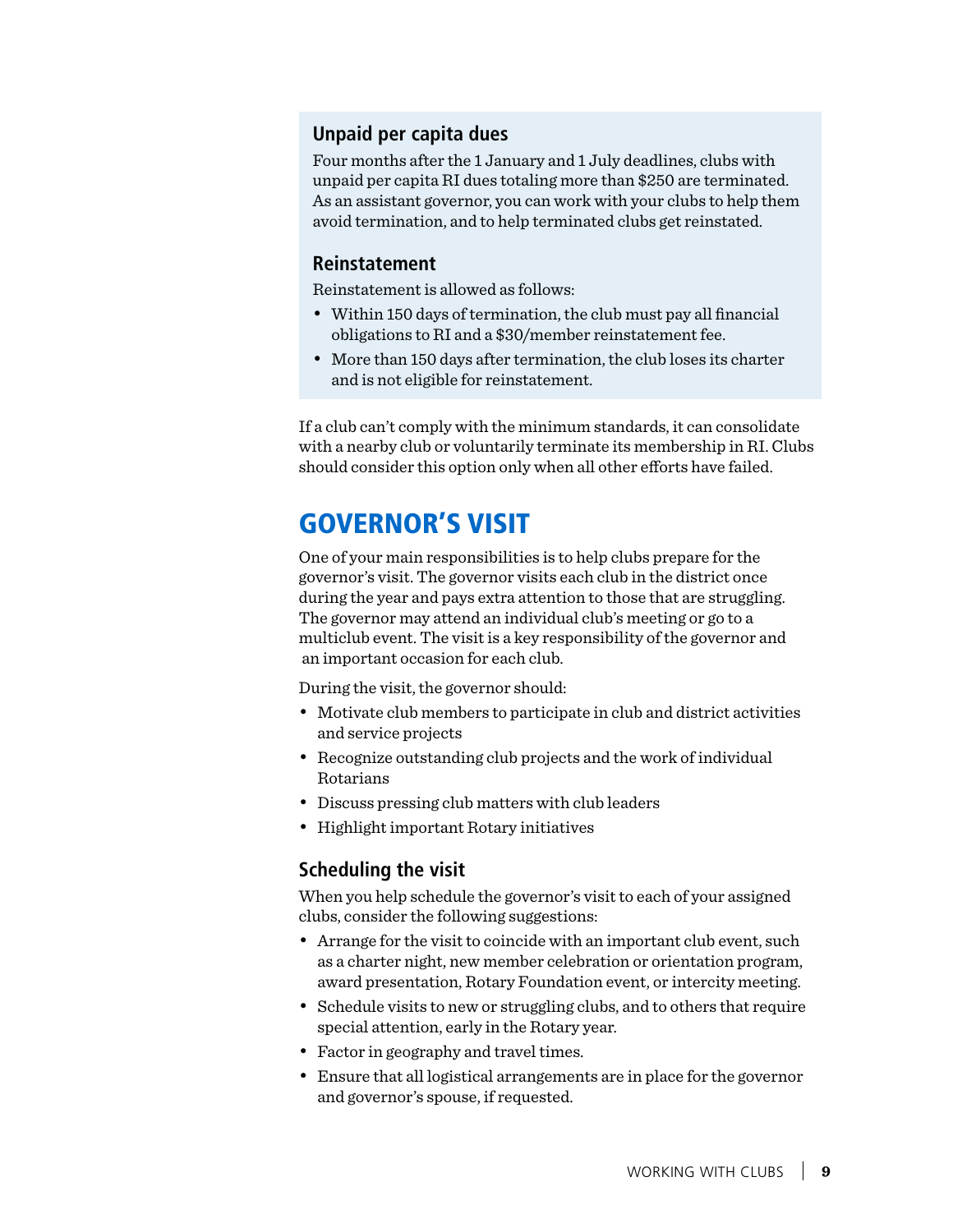#### **Preparing for the governor's visit**

To build excitement among members and inspire them to participate, encourage club leaders to promote the governor's visit on the club website, through social media, and in the club newsletter. Suggest that clubs recognize members during the visit or arrange for the governor to present awards.

Work with the club to develop an agenda that will allow members to learn from the governor's knowledge and experience. It should include:

- Discussion of the club's progress toward its goals
- Time for the club board to present committee plans, activities, and accomplishments
- Recognition of club projects
- Report from the governor on important district initiatives and RI issues
- Time for questions and open discussion

Help the governor prepare for the visit by:

- Supplying a profile of the club, including the status of service projects, Rotary Foundation grant participation, and member satisfaction
- Sharing the successes and challenges of each club
- Providing an agenda

## CONCLUDING THE YEAR

Throughout the year, your assigned clubs will add members, implement new service projects, and support Foundation programs. Finish your term as strongly as you started by making sure clubs feel ready to begin the next year. Consider the following suggestions:

- Acknowledge and celebrate clubs' accomplishments.
- Ensure that clubs recognize what they do well and continue to use those strengths.
- Suggest areas that need more attention in the next year.
- Review club goals and discuss clubs' progress toward achieving them.
- Share your final evaluation with clubs so they can reflect on the year.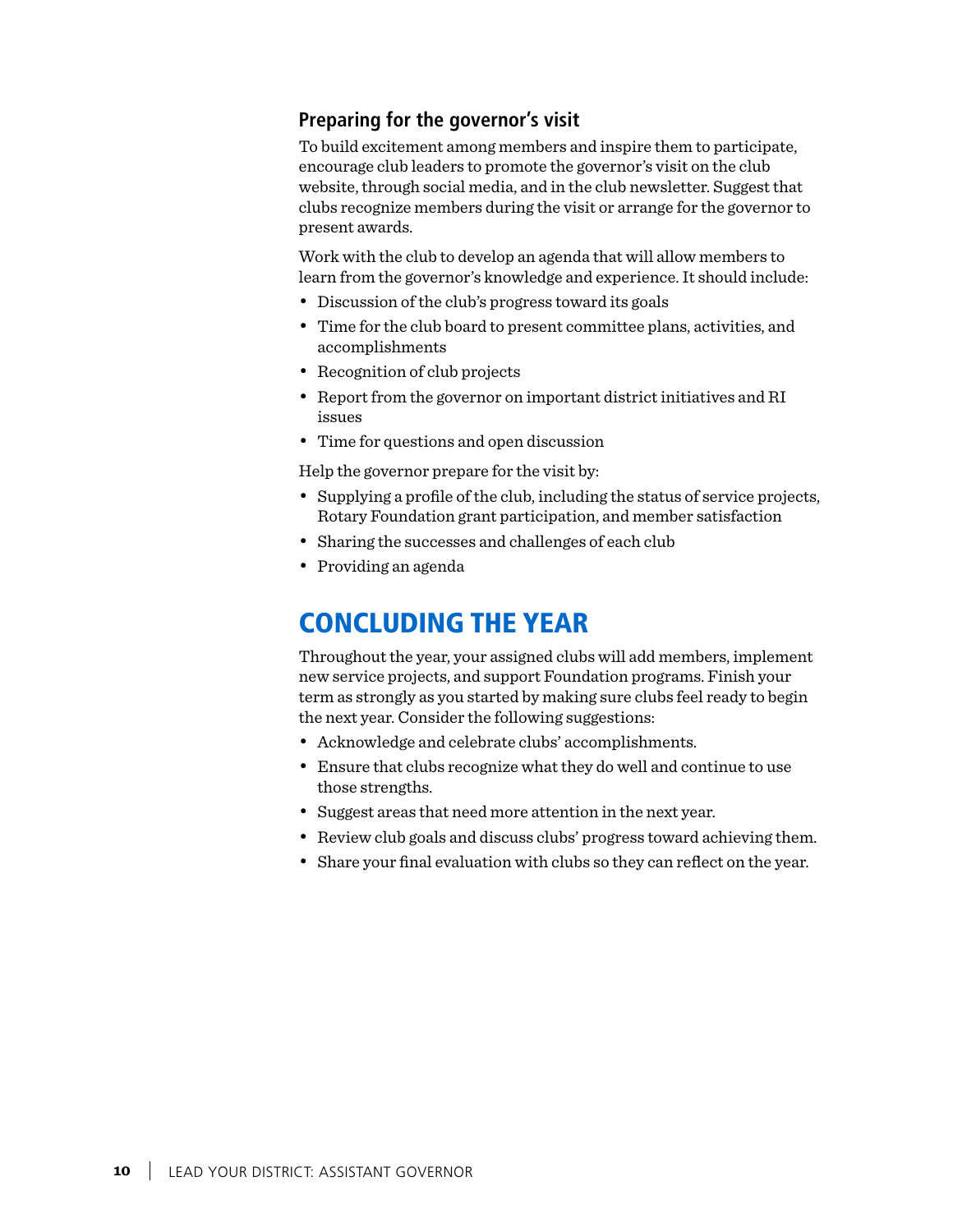

## RESOURCES

Clubs will look to you for guidance in achieving their goals. Though you may not know all the answers, you should know where to find them. Many resources are available from your district and Rotary International.

## DISTRICT RESOURCES

Talk to district leaders to determine which resources are available in your district.

#### **Governor's monthly communication**

Provide the governor with news you feel should be included, such as recognition of members, innovative ideas that clubs are trying, and reports from service projects. Encourage club leaders to refer to this communication for the latest district information.

#### **District training events**

Before PETS and the district training assembly, consult with the district trainer about the agenda and your role in it. You also can talk with the district trainer about addressing any club-level training needs.

#### **District directory**

The district directory lists when and where clubs meet, as well as contact information for district leaders, club officers, and other Rotary **leaders**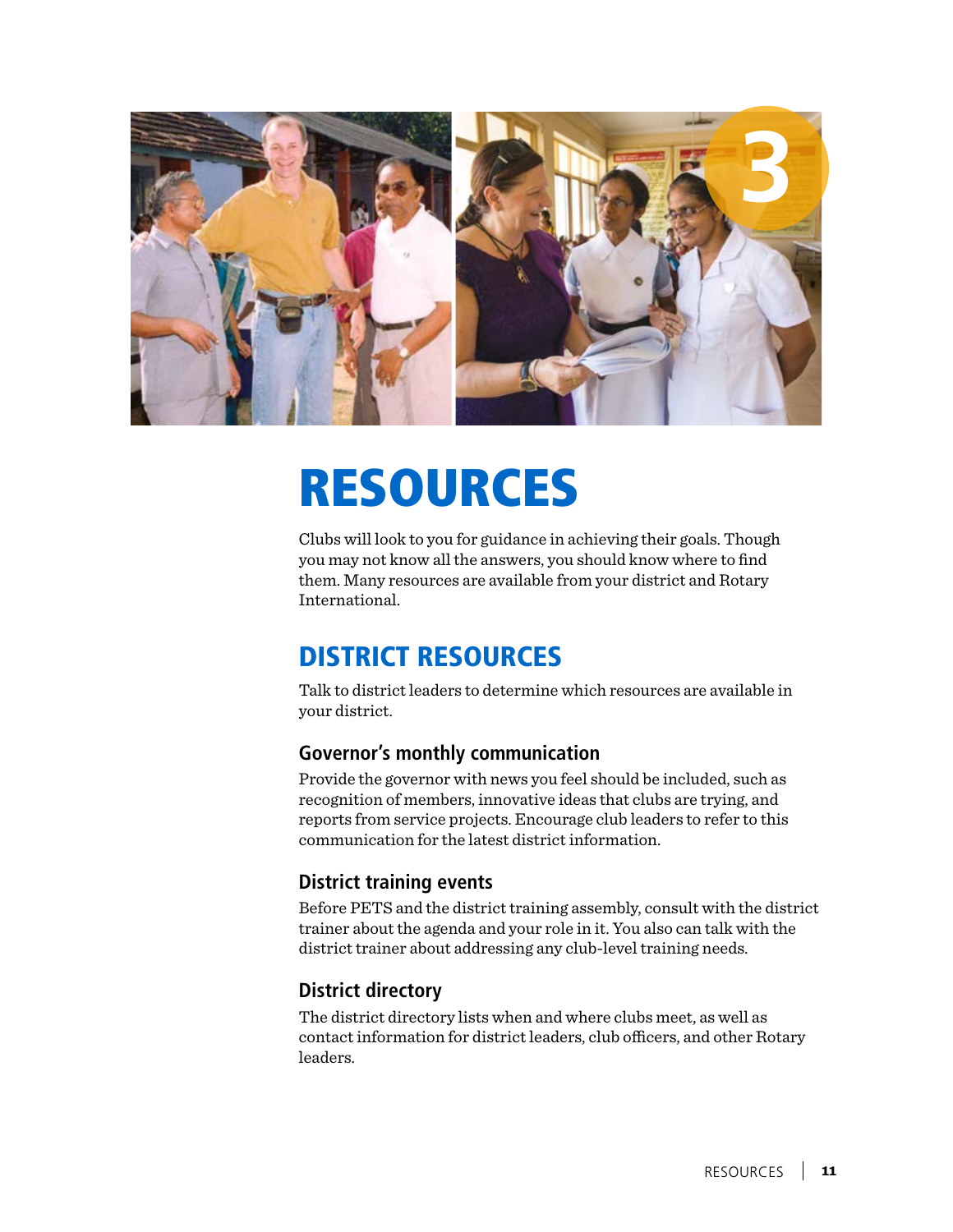#### **District website**

The district website should provide current news about club, district, and RI activities. Use it to enhance your clubs' public image and to highlight projects.

#### **Social media**

Your district may have a presence on social networking sites, such as Facebook or Twitter. Try using social media to increase communication among Rotarians within the district and to promote Rotary to the general public.

### ROTARY RESOURCES

Rotary International offers many resources, including information on programs, policies, and members' activities around the world. Use this list to help support clubs, either by finding the information they need or by directing them to a helpful publication, tool, staff member, or leader.

Find contact information for Rotary staff, officers, and appointees in the [Official Directory](https://www.rotary.org/myrotary/en/secure/application/361).

#### **Regional leaders**

Rotary coordinators, regional Rotary Foundation coordinators, Rotary public image coordinators, endowment/major gifts advisers, and End Polio Now zone coordinators are experts with professional experience and Rotary knowledge in membership development, fundraising, grants, and public relations. Talk with the district governor to determine which regional leaders you will work with. Often assistant coordinators are assigned to specific districts.

#### **Rotary staff**

The Secretariat acts as the administrative body for Rotary clubs worldwide. It includes Rotary International World Headquarters in Evanston, Illinois, USA, and seven [international offices](https://www.rotary.org/en/international-offices). Staff members help Rotarians and Rotary clubs to achieve their goals by supporting them in their daily work.

[Club and District Support staff](https://www.rotary.org/myrotary/en/contact/representatives) — Direct administrative questions to these staff members at international offices and Rotary headquarters. If you have other inquiries, they can help you reach the appropriate person.

#### **Online resources**

[Brand Center](https://brandcenter.rotary.org/en-GB) — Find materials including official Rotary logos, brochure templates, and brand guidelines.

[Lifecycle of a Project](https://www.rotary.org/myrotary/en/take-action/develop-projects/lifecycle-project) — See a service project from start to finish.

[Member Center](https://www.rotary.org/myrotary/en/member-center) — Learn about awards, products, and online tools, and refer a member.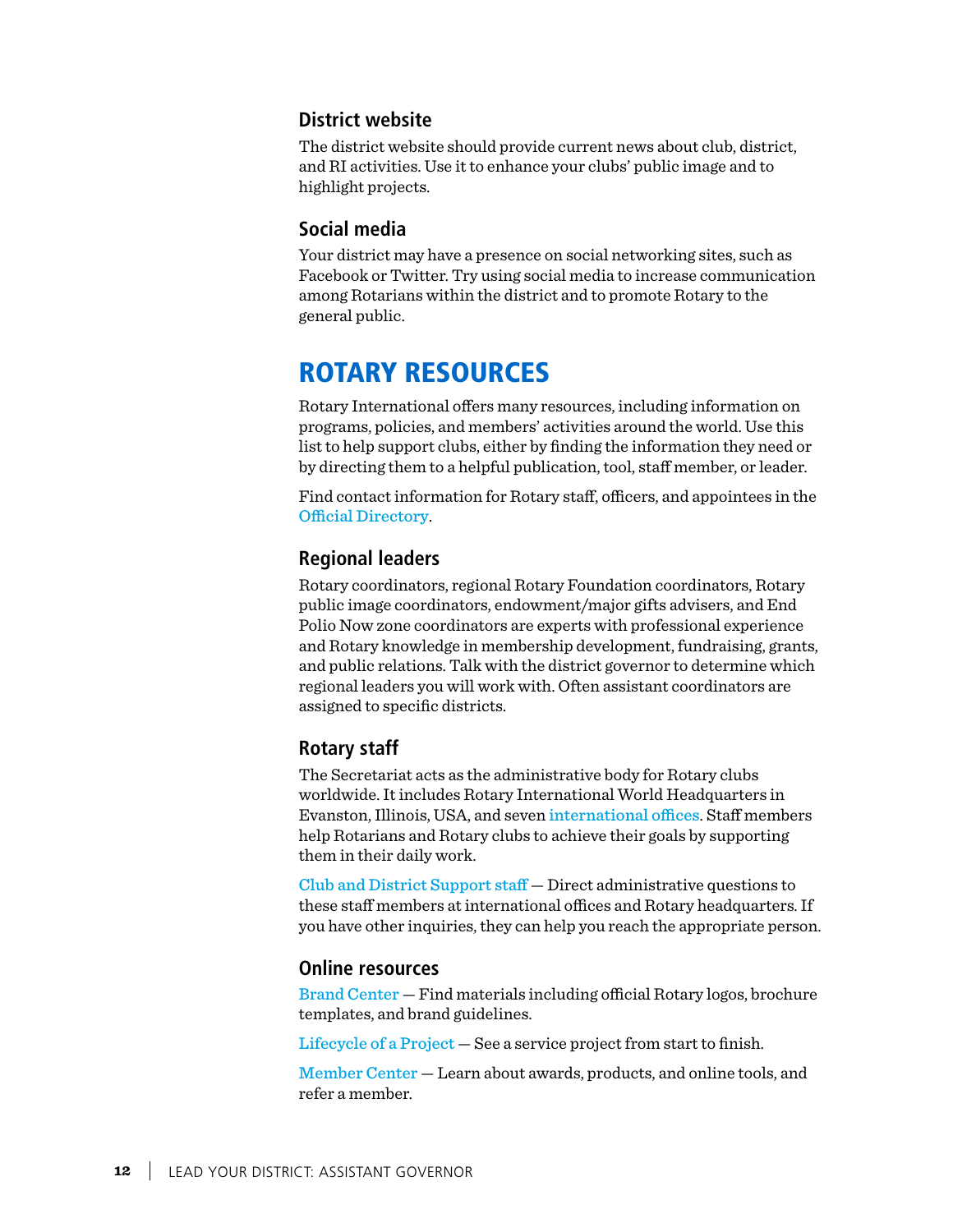[My Rotary at Rotary.org](http://www.rotary.org/myrotary) — Complete your club and district business quickly. (You will need a My Rotary account to access many resources. [Learn](https://www.rotary.org/myrotary/en/document/how-create-my-rotary-account) how to create one.)

[Official Directory](https://www.rotary.org/myrotary/en/secure/13011) — Find listings for committees, task forces, and the Board and Trustees, and search for club and district information by district or city. (The directory is available only to Rotarians.)

[Newsletters](http://www.rotary.org/newsletters) — Subscribe to publications such as Rotary Leader, Membership Minute, and Training Talk.

[Rotary Club Central](https://www.rotary.org/myrotary/en/user/login?destination=secure/application/341) — Set and track progress toward annual club goals for membership, service, and Foundation giving.

[Learning Center](https://www.rotary.org/myrotary/en/secure/13161) — Take courses to develop your skills and learn more about Rotary. View the [Learning Center Course Catalog](https://www.rotary.org/myrotary/en/document/learning-center-course-catalog).

#### **Publications and reference documents**

[Manual of Procedure](http://www.rotary.org/RIdocuments/en_pdf/035en_full.pdf) — Learn about Rotary policies and procedures that affect your role. This reference is published every three years, after each Council on Legislation.

Lead Your Club series — Read about the responsibilities of club officers and find general guidelines for these roles. The series contains:

[Lead Your Club: President](https://www.rotary.org/myrotary/en/document/lead-your-club-president) [Lead Your Club: Secretary](https://www.rotary.org/myrotary/en/document/lead-your-club-secretary) [Lead Your Club: Treasurer](https://www.rotary.org/myrotary/en/document/lead-your-club-treasurer) [Lead Your Club: Administration Committee](https://www.rotary.org/myrotary/en/document/lead-your-club-administration-committee) [Lead Your Club: Membership Committee](https://www.rotary.org/myrotary/en/document/lead-your-club-membership-committee) [Lead Your Club: Public Relations Committee](https://www.rotary.org/myrotary/en/document/lead-your-club-public-relations-committee) [Lead Your Club: Service Projects Committee](https://www.rotary.org/myrotary/en/document/lead-your-club-service-projects-committee)  [Lead Your Club: Rotary Foundation Committee](https://www.rotary.org/myrotary/en/document/lead-your-club-rotary-foundation-committee)

#### **Membership**

#### **Clubs**

[Be a Vibrant Club: Your Club Leadership Plan](https://www.rotary.org/myrotary/en/learning-reference/learn-topic/membership#bevibrantclub) [Membership Assessment Tools](https://www.rotary.org/myrotary/en/document/club-assessment-tools) (web only) [New Rotary Clubs Quick Start Guide](http://www.rotary.org/RIdocuments/en_pdf/808en.pdf) [Rotary Club Health Check](https://www.rotary.org/myrotary/en/document/rotary-club-health-check) (web only) [Strengthening Your Membership: Creating Your Membership](https://www.rotary.org/myrotary/en/document/strengthening-your-membership-creating-your-membership-development-plan)  [Development Plan](https://www.rotary.org/myrotary/en/document/strengthening-your-membership-creating-your-membership-development-plan) [Understanding Membership Reports: Getting Started](https://www.rotary.org/myrotary/en/document/understanding-membership-reports-getting-started) (EN only)

**Prospective and new members**

[Connect for Good](https://www.rotary.org/myrotary/en/document/connect-good) [Connect to Membership Leads](https://www.rotary.org/myrotary/en/document/connect-membership-leads) (web only) [Creating a Positive Experience for Prospective Members](https://www.rotary.org/myrotary/en/document/creating-positive-experience-prospective-members)

Download publications at [My Rotary,](https://www.rotary.org/myrotary/en) or order them at [shop.rotary.org](http://shop.rotary.org).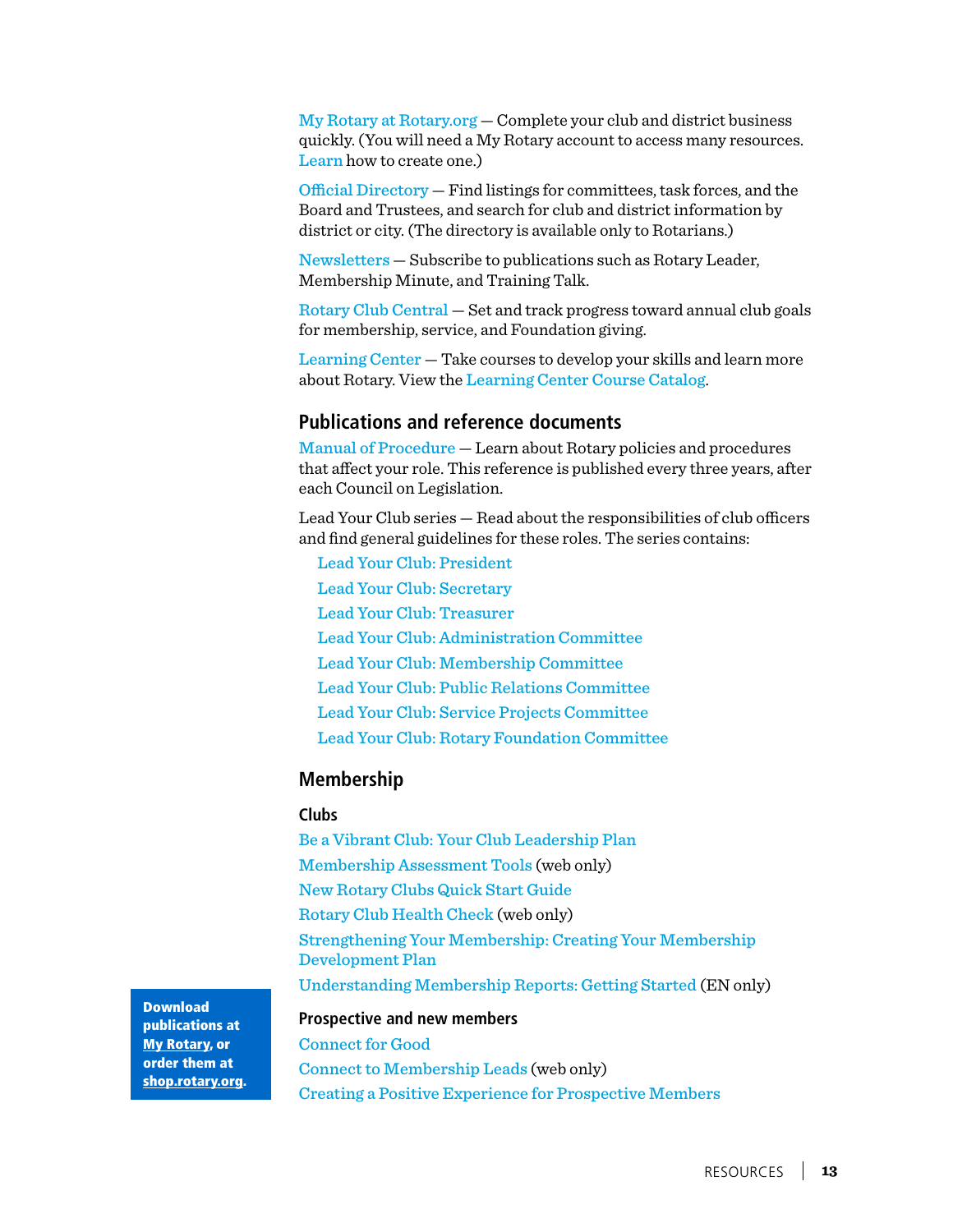[Impact Begins With You brochure](https://shop.rotary.org/membership-development) (shop only) [Introducing New Members to Rotary: An Orientation Guide](https://www.rotary.org/myrotary/en/document/572) [New Member Welcome Kit](https://shop.rotary.org/new-member-welcome-kit-426) (shop only)

#### **Service projects**

[Rotary's Areas of Focus](https://www.rotary.org/myrotary/en/document/rotarys-areas-focus) [Community Assessment Tools](https://www.rotary.org/myrotary/en/document/community-assessment-tools)

#### **Rotary programs**

[Youth Protection Guide](https://www.rotary.org/myrotary/en/document/abuse-and-harassment-prevention-training-manual-and-leaders-guide) [Interact Handbook](https://www.rotary.org/myrotary/en/document/interact-handbook) [Rotaract Handbook](https://www.rotary.org/myrotary/en/document/rotaract-handbook)  [Rotary Youth Leadership Awards handbook](https://www.rotary.org/myrotary/en/document/ryla-handbook) [Youth Exchange Handbook](http://www.rotary.org/RIdocuments/en_pdf/746en.pdf) 

#### **The Rotary Foundation**

[endpolio.org](http://endpolionow.org/) [The Rotary Foundation Reference Guide](https://www.rotary.org/myrotary/en/document/rotary-foundation-reference-guide) [A Guide to Global Grants](https://www.rotary.org/myrotary/en/document/guide-global-grants)

#### **Public relations**

[Brand Center](https://brandcenter.rotary.org/en-GB) [Media Center](https://www.rotary.org/en/news-features/media-center)  [Tell Rotary's Story: Voice and Visual Identity Guidelines](https://brandcenter.rotary.org/en-GB/App/AssetDetails/b/www/Asset/Details/118?brand=www&returnUrl=http%3a%2f%2fbrandcenter.rotary.org%2fen-GB%2fApp%2fAssetSearch%3fpageSize&showadvancedsearch=True&showadvancedsearch=True&showkeywordfilters=True&showkeywordfilters=True&view=Standard&view=Standard&page=1&page=1&k=17&k=17&pageSize=20) 

#### **Training**

Rotary leader's guides: [District Leadership Seminar Leader's Guide](http://www.rotary.org/en/document/565) [District Membership Seminar Leader's Guide](http://www.rotary.org/en/document/549) [District Rotary Foundation Seminar Leader's Guide](http://www.rotary.org/en/document/575) [District Training Assembly Leader's Guide](http://www.rotary.org/en/document/586) [Grant Management Seminar Leader's Guide](http://www.rotary.org/en/document/672) [Presidents-elect Training Seminar Leader's Guide](http://www.rotary.org/en/document/551)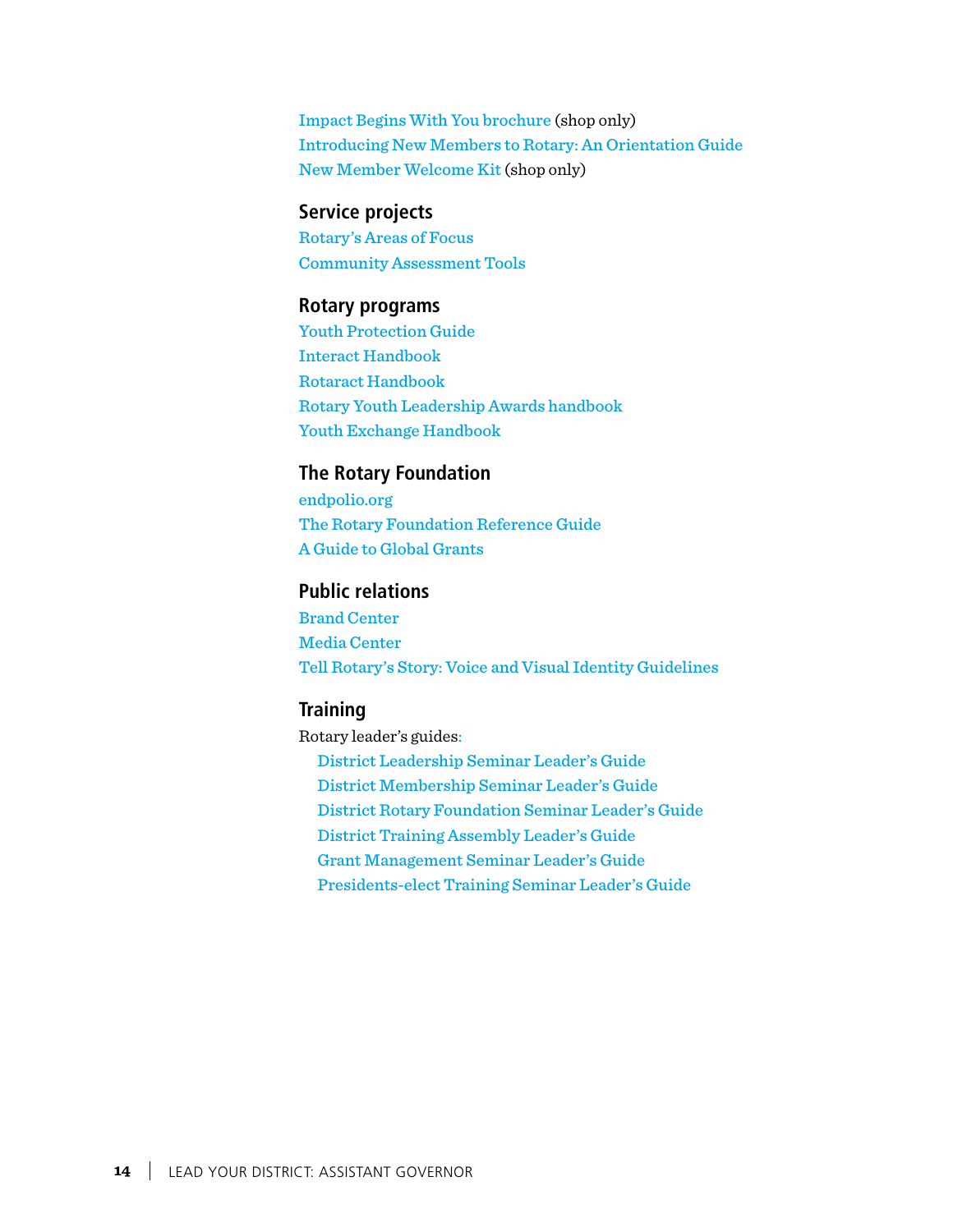



## ROTARY TRAINING EVENTS

## **ROLE-BASED TRAINING EVENTS CONVENED BY THE GOVERNOR-ELECT**

| <b>TRAINING EVENT</b><br><b>AND TIME OF YEAR</b>            | <b>AUDIENCE</b><br><b>AND PURPOSE</b>                                                                                                   | <b>ORGANIZER</b>               | <b>LINKS FOR:</b>          |
|-------------------------------------------------------------|-----------------------------------------------------------------------------------------------------------------------------------------|--------------------------------|----------------------------|
|                                                             |                                                                                                                                         |                                |                            |
| <b>District Team</b><br><b>Training Seminar</b><br>February | Assistant governors and<br>district committee leaders<br>learn about their roles and<br>set goals with the district<br>leadership team. | District training<br>committee | <b>Trainers</b>            |
|                                                             |                                                                                                                                         |                                | <b>Assistant governors</b> |
|                                                             |                                                                                                                                         |                                | Committees                 |
| <b>Presidents-elect Training</b>                            | Club presidents-elect learn<br>their role and work with<br>assistant governors to set<br>goals.                                         | District training<br>committee | <b>Trainers</b>            |
| <b>Seminar (PETS)</b>                                       |                                                                                                                                         |                                | Presidents                 |
| February or March                                           |                                                                                                                                         |                                |                            |
| <b>District Training</b>                                    | Club presidents-elect                                                                                                                   | District training<br>committee | Trainers                   |
| <b>Assembly</b>                                             | develop leadership skills;<br>other incoming club leaders                                                                               |                                | Presidents                 |
| March, April, or May<br>(after PETS)                        | learn about their roles;<br>together, club leaders set<br>goals.                                                                        |                                | Secretaries                |
|                                                             |                                                                                                                                         |                                | <b>Treasurers</b>          |
|                                                             |                                                                                                                                         |                                | Committees                 |
|                                                             |                                                                                                                                         |                                |                            |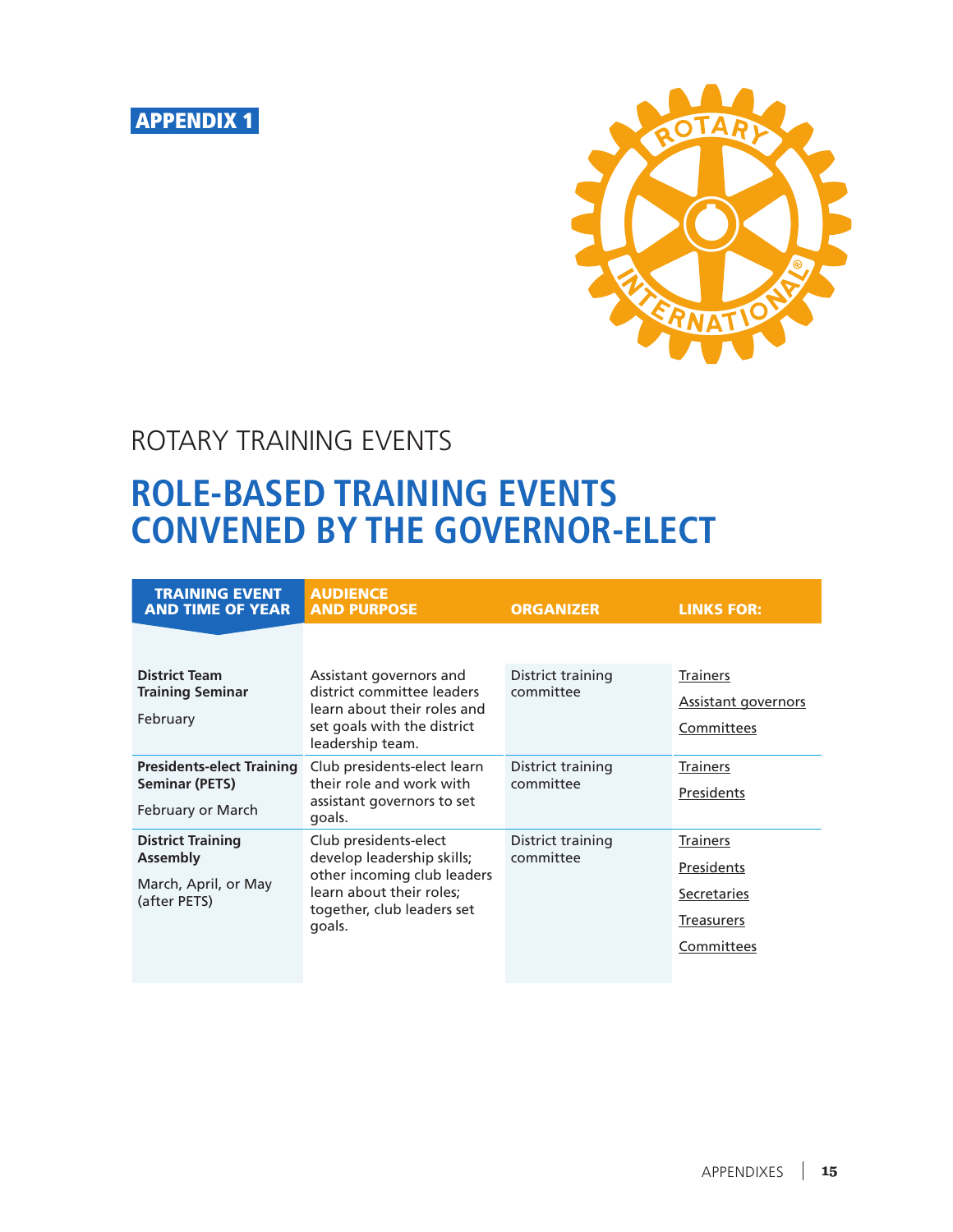

## **TOPIC-BASED TRAINING EVENTS CONVENED BY THE GOVERNOR**

| <b>TRAINING EVENT</b><br><b>AND TIME OF YEAR</b>                                                                     | <b>AUDIENCE</b><br><b>AND PURPOSE</b>                                                                                     | <b>ORGANIZER</b>                                                                  | <b>LINKS FOR:</b>                                                        |
|----------------------------------------------------------------------------------------------------------------------|---------------------------------------------------------------------------------------------------------------------------|-----------------------------------------------------------------------------------|--------------------------------------------------------------------------|
|                                                                                                                      |                                                                                                                           |                                                                                   |                                                                          |
| <b>District Rotary</b><br><b>Foundation Seminar</b>                                                                  | Club Rotary Foundation<br>committee chairs and<br>interested Rotarians learn                                              | <b>District Rotary</b><br>Foundation committee,<br>district training<br>committee | <b>Trainers</b><br>Club Rotary<br>Foundation                             |
| Determined by district                                                                                               | about the Foundation.                                                                                                     |                                                                                   | committee chairs                                                         |
| <b>District Membership</b><br><b>Seminar</b>                                                                         | Club presidents, club<br>membership committee                                                                             | District membership<br>committee                                                  | <b>Trainers</b>                                                          |
| Determined by district                                                                                               | chairs, interested Rotarians,<br>and district leaders learn<br>about membership.                                          |                                                                                   | Participants                                                             |
| <b>District Public Image</b><br><b>Seminar</b>                                                                       | Club and district leaders and<br>interested members learn                                                                 | District training<br>committee                                                    | Trainers (available<br>July 2016)                                        |
| Determined by district                                                                                               | how to enhance Rotary's<br>public image.                                                                                  |                                                                                   | (Participants'<br>materials are<br>developed by the<br>club or district) |
| <b>Grant Management</b><br><b>Seminar</b>                                                                            | Club presidents-elect<br>(or appointees) learn how                                                                        | <b>District Rotary</b><br>Foundation committee,                                   | <b>Trainers</b>                                                          |
| Determined by district                                                                                               | to manage Rotary grants.                                                                                                  | district training<br>committee                                                    | Participants                                                             |
| <b>District Leadership</b><br><b>Seminar</b>                                                                         | Interested members with<br>club leadership experience                                                                     | District training<br>committee                                                    | <b>Trainers</b>                                                          |
| Immediately before<br>or after the district<br>conference                                                            | to develop their leadership<br>skills.                                                                                    |                                                                                   | (Participants'<br>materials are<br>developed by the<br>club or district) |
| <b>Rotaract District</b><br><b>Leadership Training</b><br>Anytime after club open<br>elections and before<br>30 June | Incoming Rotaract club<br>leaders, Rotaractors, and<br>interested Rotarians and<br>non-Rotarians learn about<br>Rotaract. | <b>District Rotaract</b><br>representative                                        | Participants                                                             |
|                                                                                                                      |                                                                                                                           |                                                                                   |                                                                          |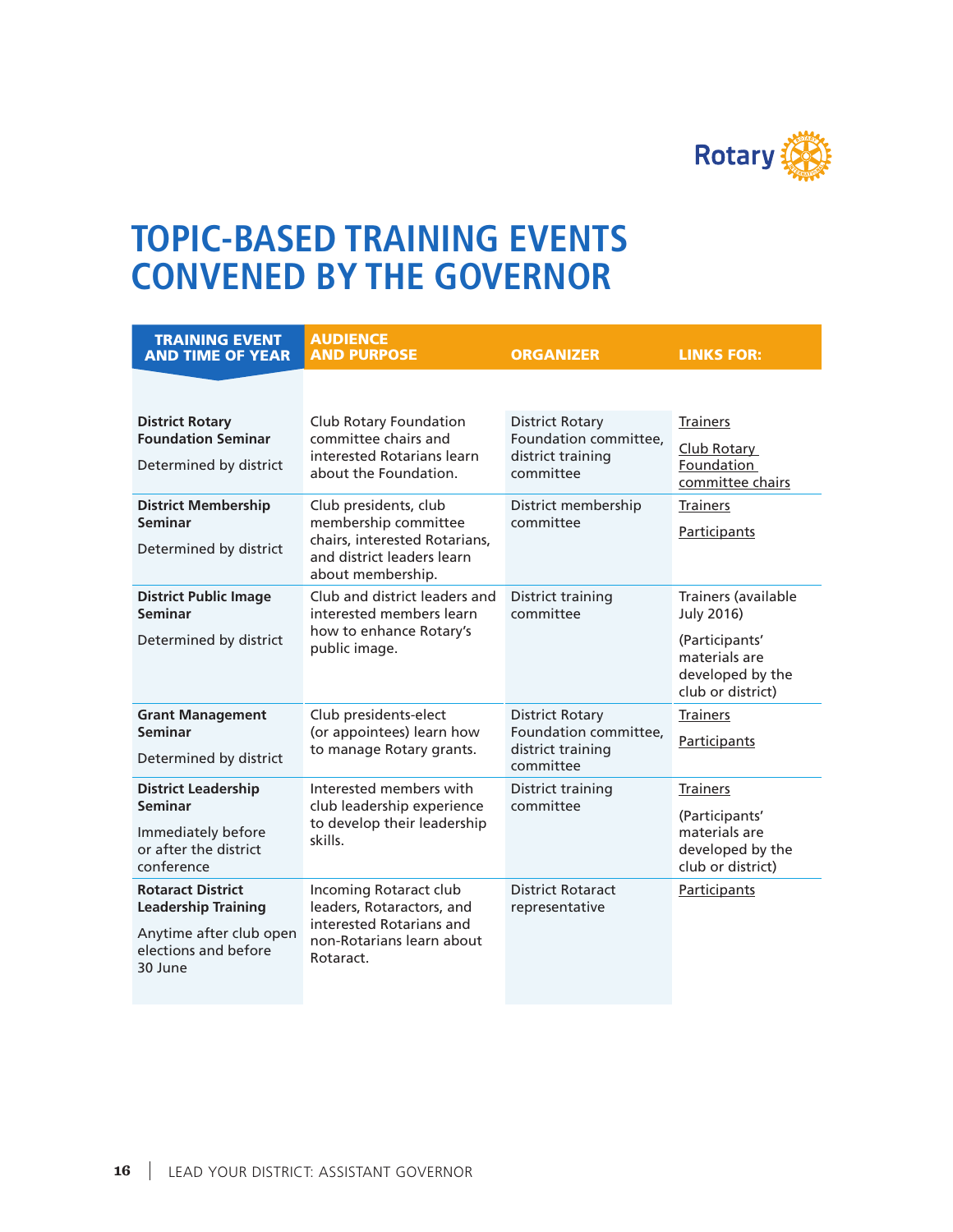## SAMPLE CLUB COMMITTEE STRUCTURE

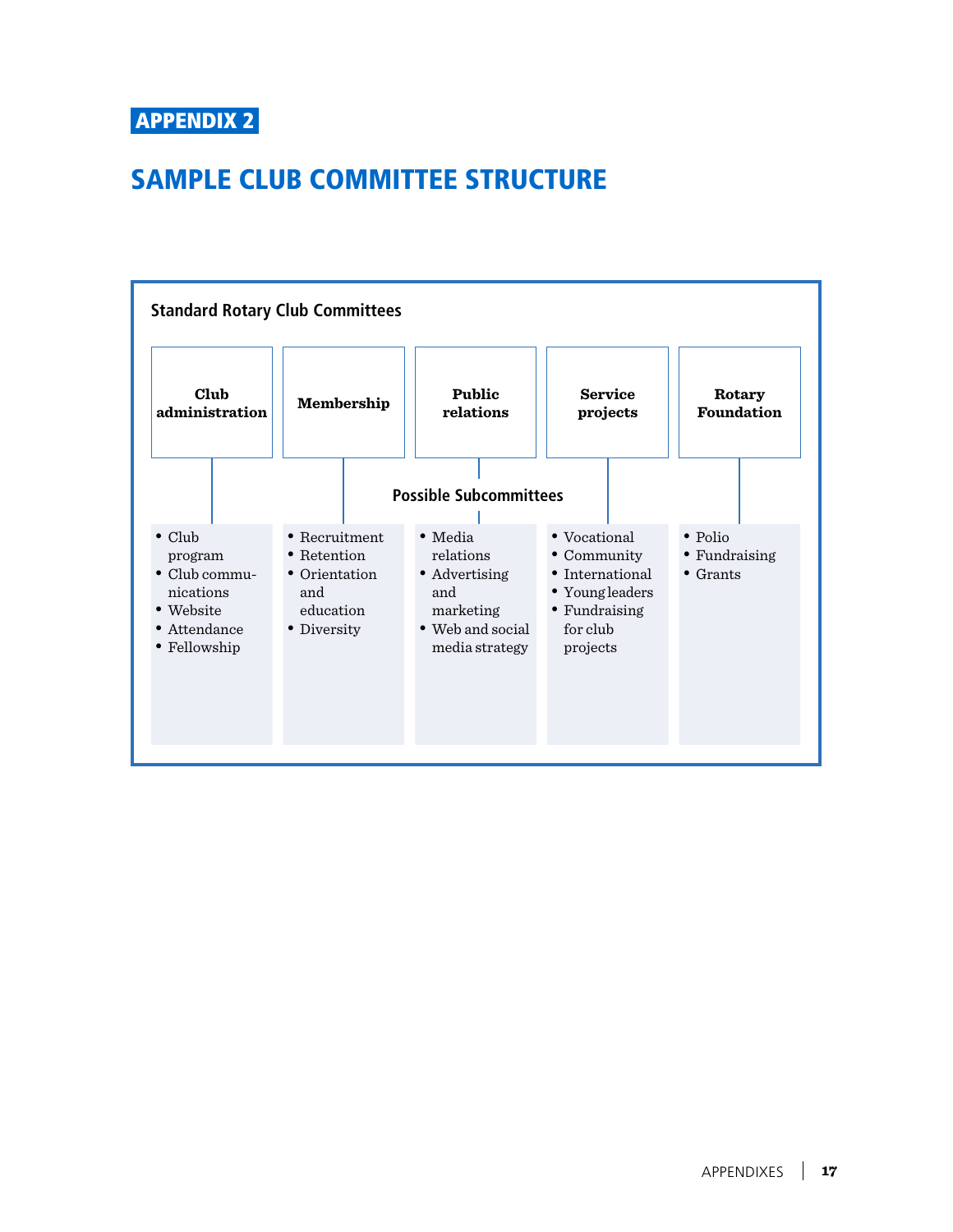

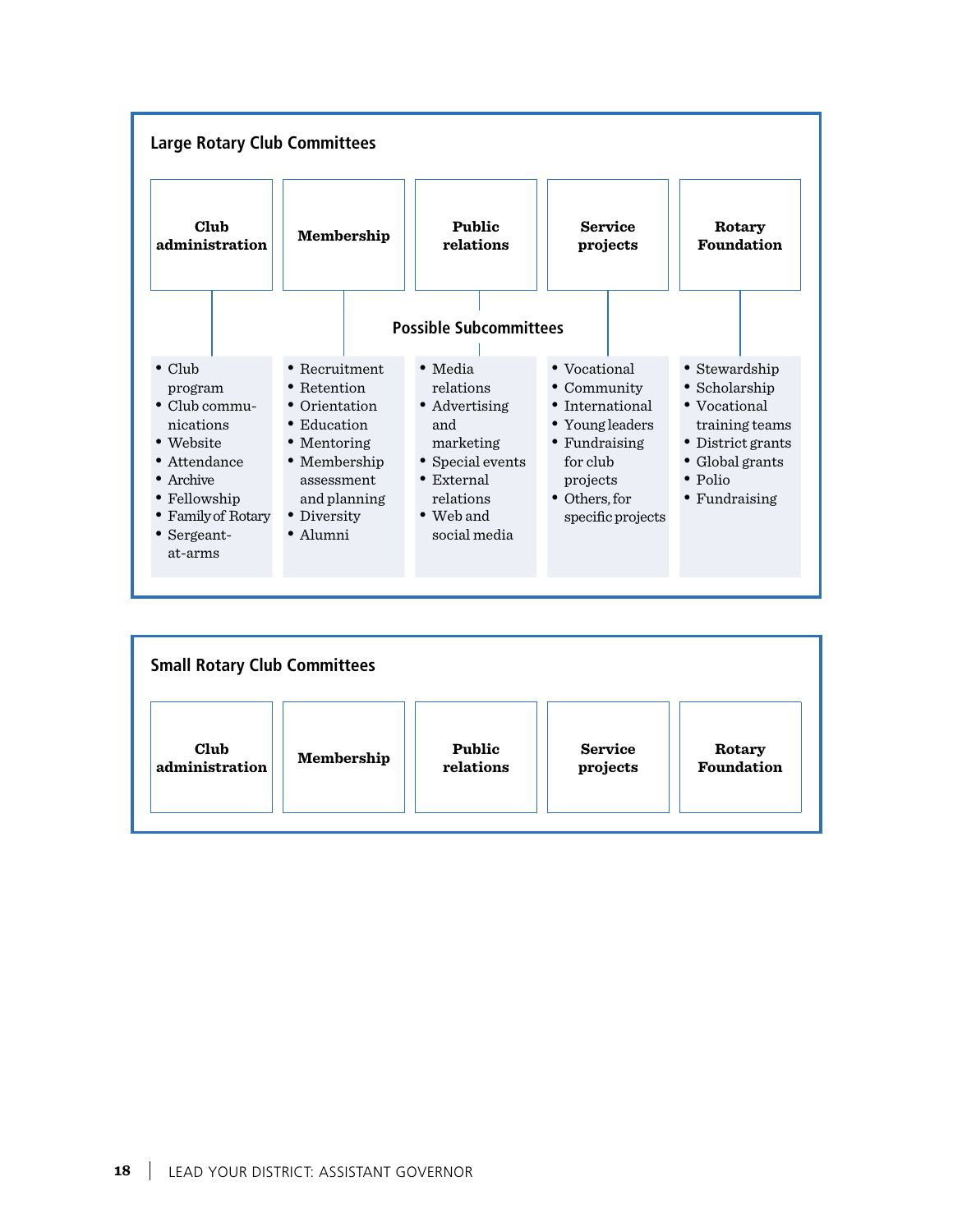## DISTRICT TEAM TRAINING SEMINAR DISCUSSION QUESTIONS

Consider the following discussion questions. Thinking about these issues and reviewing your manual before the district team training seminar will help you prepare for the training and effectively use your time with fellow district leaders.

#### **Communication within the district**

When and how often should members of the district team communicate with one another?

What information should the team communicate to clubs? What information should it communicate to district leaders?

How will the team communicate information to clubs and district leaders?

**Role and responsibilities**

What are your club- and district-level responsibilities?

Who will you need to work with?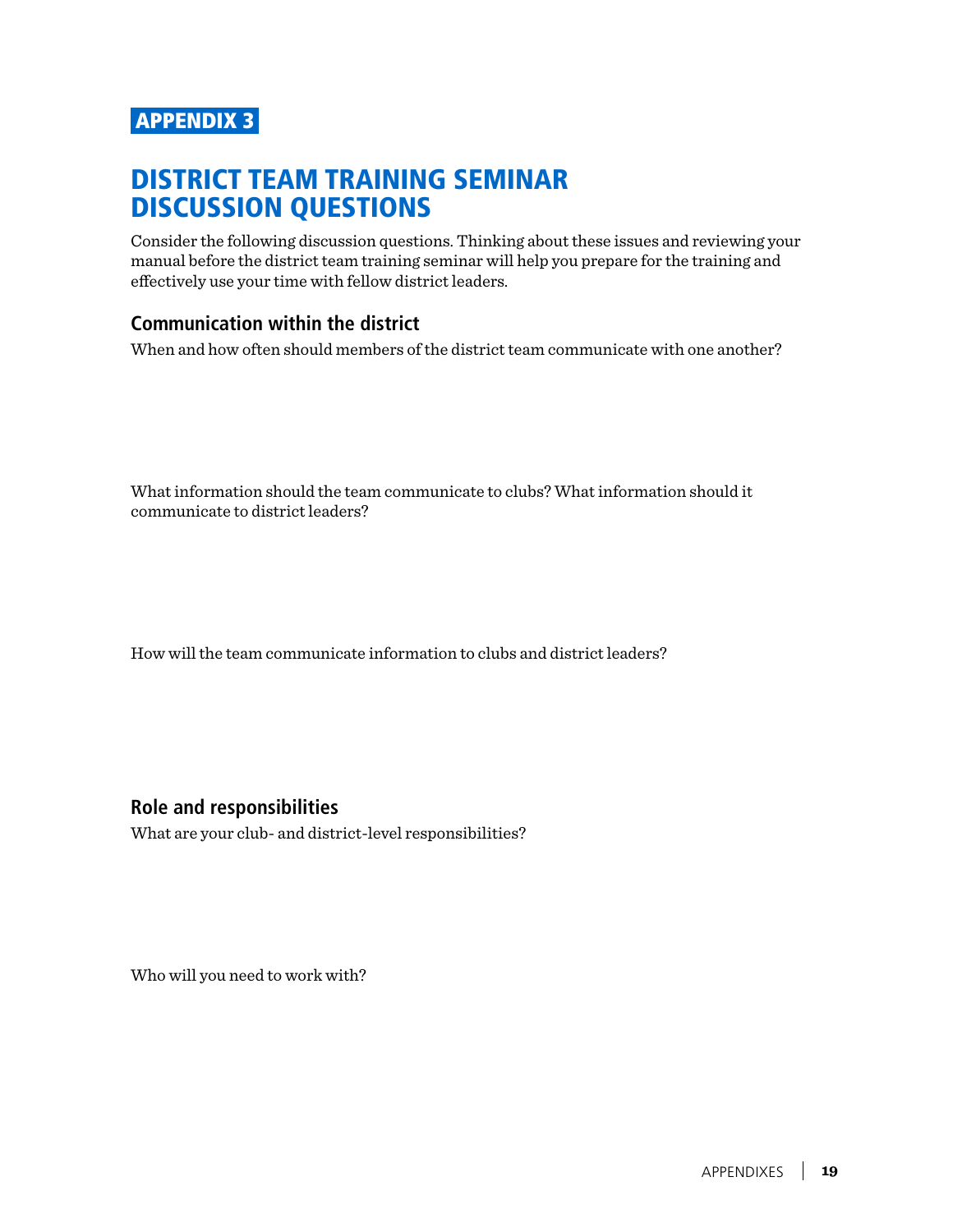#### **Characteristics of a vibrant club**

What is the district's role in supporting clubs?

What are the qualities of an effective club?

**Club goals** Why is goal setting so important?

How can you help clubs establish goals?

#### **Working with clubs**

How can you promote the best practices in Be a Vibrant Club: Your Club Leadership Plan?

What are some common challenges that clubs must overcome?

What are some club characteristics that would signal a need for special attention?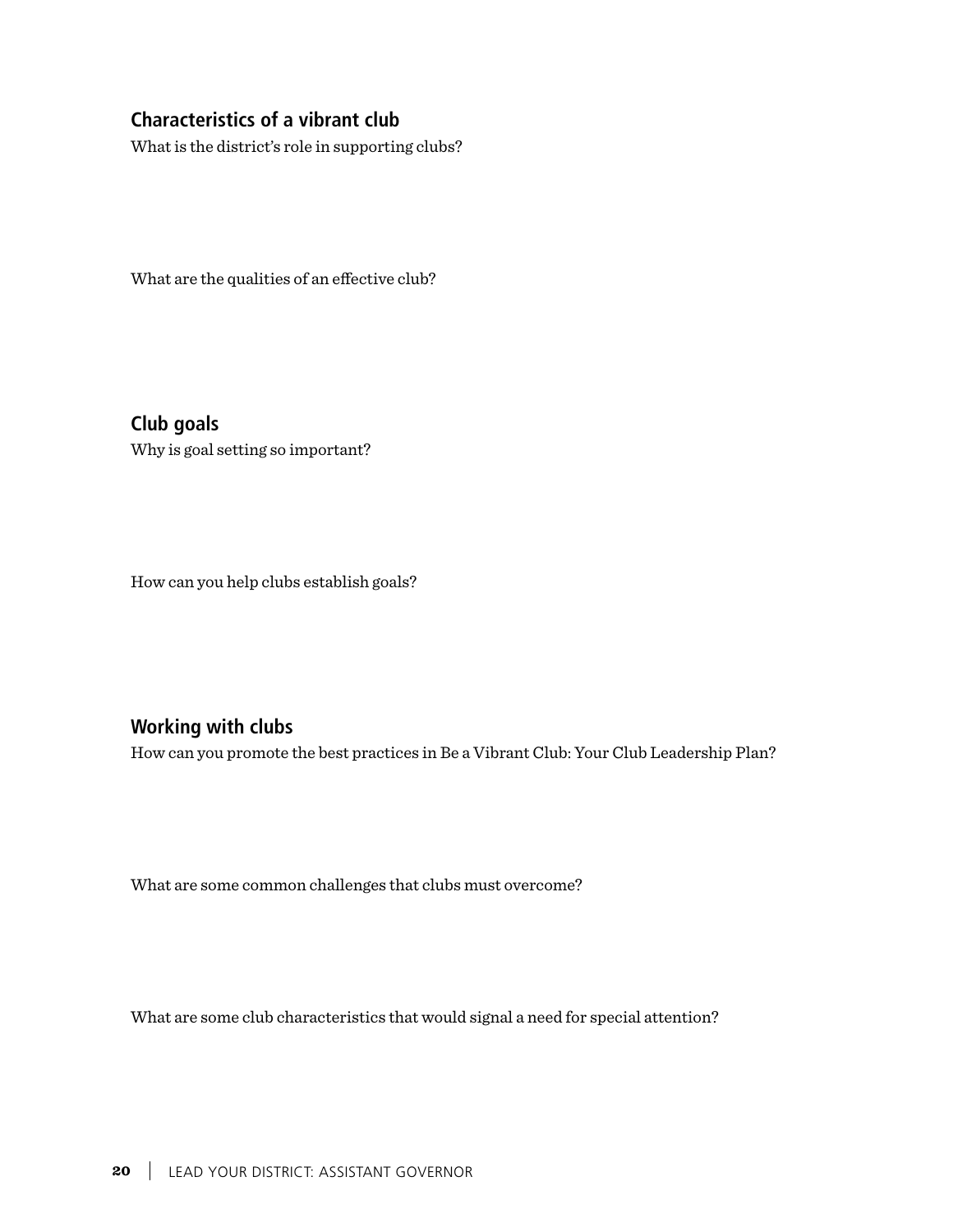What is your role in helping clubs and the district governor prepare for the governor's official visit?

What successful coaching strategies have you used that you can share with other assistant governors?

How can you use Rotary Club Central to identify club issues?

#### **Resources**

How will you collaborate with district committees and other assistant governors to support clubs?

How can clubs use the Learning Center?

What other resources will you recommend to clubs?